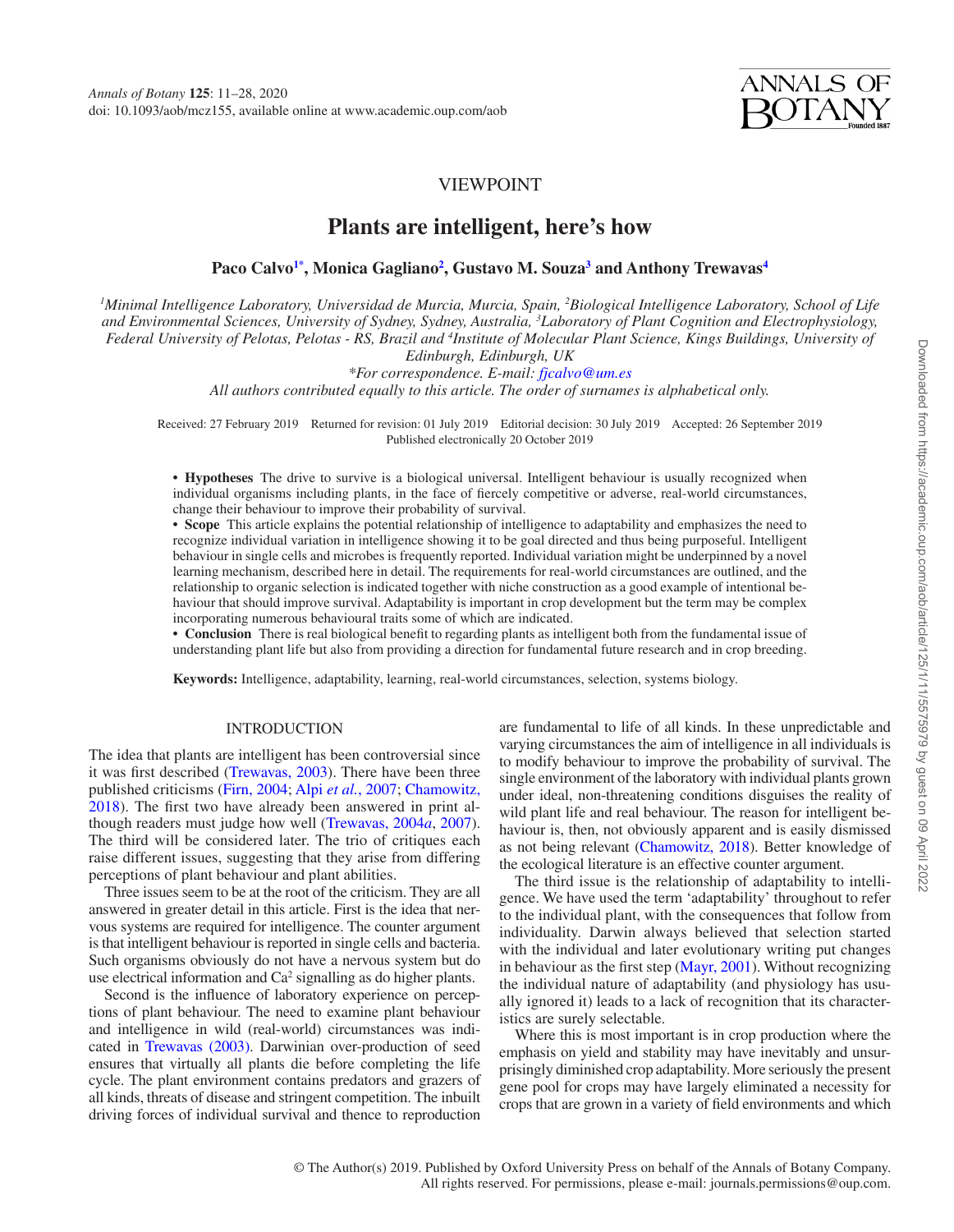require the ability to adapt. If it is the case that present crops are the result of selection, driving the genome along an irreversible branch, then the only solution is to start again with wild ancestors but with a better understanding of what agriculture in the future requires. This may be the only route to really identifying the essential genomic traits of adaptability. We also consider that adaptability may be a generic term that actually covers a range of behavioural traits, and showing this does now need investigation. Recognition of the presence of intelligent capabilities that incorporate adaptability will improve appreciation and research.

### UNDERSTANDING THE BASIS OF INTELLIGENCE

#### *The general requirement for intelligent behaviour throughout life*

Behaviour is *generally* recognized as intelligent when an individual organism in fiercely competitive or threatening circumstances modifies its behaviour to improve its chances of survival. Such circumstances are experienced by plants and all other organisms that live in wild, real-world environments and in which survival is a very common uncertainty [\(Gilbert, 2001](#page-15-1); [Trewavas, 2003\)](#page-17-0). [Figure 1](#page-1-0) indicates the features of intelligent behaviour for an individual plant using recognized predator–prey relationships. This figure shows the probable sequences of perception through to responses and survival probability. The features above this sequence (accuracies of perception, experience, assessment and responses) and feedback information to increase or decrease the strength of the ultimate response are only relevant to real-world circumstances but are variables that inevitably impact on survival probability and on subsequent individual competition. They probably remain unrecognized in laboratory research because of the common methodology of aggregating and averaging data amongst a number of individuals and use of just one environment. However, the accuracies of perception, experience, assessment and response will be important variables in individual wild plants. It needs to be emphasized here that adaptability will be different in laboratory conditions compared to real-world situations. The blocks below the main perception line in [Figure 1](#page-1-0) are some of the known contributors on each of the sub-characteristics of transduction. They are indicants, not an exhaustive list.

[Figure 2](#page-2-0) indicates a similar structure and conclusions for resource acquisition, which can be likened to the plant acting as predator and the prey as resource. The visible response here



<span id="page-1-0"></span>Fig. 1. Intelligence schedule of predator-prey relationships in individual plants. The figure summarizes a main sequence of predation through to survival probability. In laboratory conditions, adaptability involves only the sequence perception to responses. Above the main sequence are real-world conditions with the additional inputs of accuracies of perception, previous experiences, assessment and responses which undoubtedly vary between individuals. There is also a feedback system of information flow from responses back to perception to modulate and assess the continued predation and subsequent response. The blocks below the main sequence are suggested constituents of each step. These lists are indicants only and are not exhaustive. Intelligent behaviour covers the range from predators to survival probability and does need real-world circumstances for its demonstration of improved survival probability amongst competition.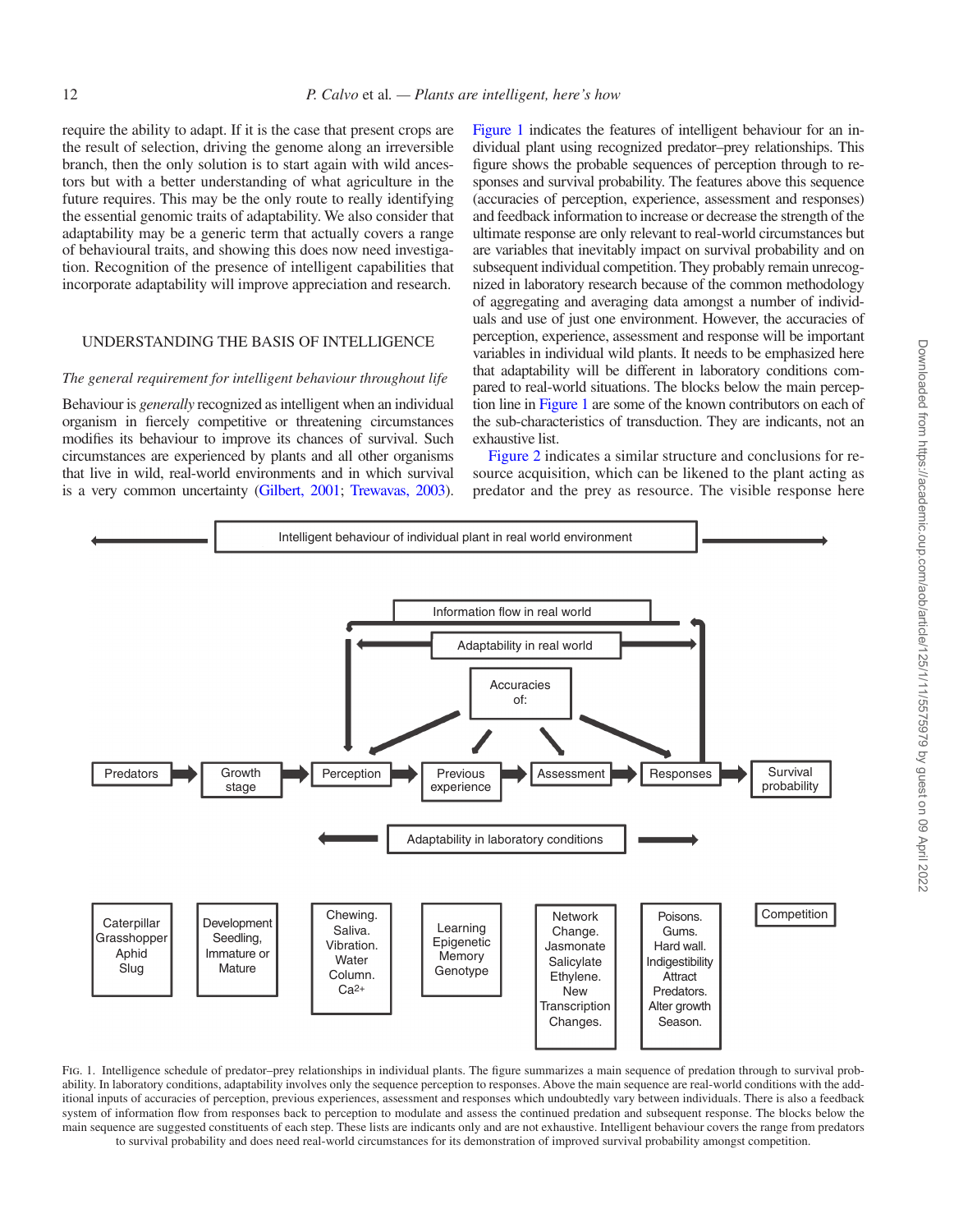

<span id="page-2-0"></span>FIG. 2. Intelligence schedule of resource acquisition in individual plants. The figure summarizes the main sequence from individual to survival probability. In laboratory conditions adaptability covers only the range of perception to responses. Above the main sequence are real-world conditions only, with the additional complications of individual variation in accuracies of perception, previous experience, assessment and responses. The feedback system of information from response to perception should modulate the extent of response and ensure it is controlled. The blocks below each main step are suggested and the lists are not intended to be exhaustive. Intelligent behaviour covers the whole range from individual plant to survival probability and competition.

is phenotypic plasticity, either increasing the size of organs or increasing their number [\(Trewavas, 2003](#page-17-0); [Sultan, 2015\)](#page-17-3), and at the same time diminishing those that function less well [\(Trewavas, 2014\)](#page-17-4). The same overall transduction response sequence is maintained, as are the requirements for accuracies in real-world circumstances for individual plants.

Different combinations of responses and different combinations of proteins will be selected and used [\(Figures 1](#page-1-0) and [2\)](#page-2-0). Some combinations will work well, others less so but this will be crucially dependent on the specific biological and abiotic environment experienced at the time. As this environment changes, it can be expected that previous failures in response now become useful. Additional options include speed or size of response, quick learning, and accessibility of and relevance of epigenetic memory amongst others. Numerous observations indicate that individuals vary in the extent and the speed with which they respond to external signals (e.g. [Liptay and Davidson, 1971](#page-16-1); [Bazzaz, 1996\)](#page-14-2).

### *The most comprehensive definition of intelligence highlights the importance of the individual*

Two psychologists, [Legg and Hunter \(2007\),](#page-16-2) collected all the definitions of intelligence they could find, 70 in total, and provided a consensus of what they rightly termed 'universal intelligence'. Below we have replaced the word 'agent' with 'plant' in their definition:

'(1). Intelligence is a property that an individual plant has as it interacts with its environment. (2). Intelligence is related to the plants ability to succeed or profit with respect to some goal or objective. (3). Intelligence depends on how able the plant is to adapt to different objectives and environments' [\(Legg and](#page-16-2) [Hunter, 2007,](#page-16-2) p. 5). This definition emphasizes the individual.

Section 1 describes plant behaviour. Changes in visible responses to resource fluctuation often lead to phenotypic plasticity as in [Figure 2](#page-2-0). Resistance to herbivory, disease and developed resistance to some extreme abiotic signals (high and low temperature, drought, etc.) are commonly identified only with molecular changes. Comparison of resistant and sensitive individuals reveals an eventual phenotypic difference.

Section 2. The goal is the maximal number of viable siblings (fitness); the equally prominent objective through the life cycle is survival, accumulation of resources and the optimal positioning of a maximal number of flowers. Intelligent differences between individuals should make a material difference but optimal intelligence in any one individual is probably limited to particular environments.

Section 3 emphasizes that intelligence relates to the skill with which adaptability can be used in different environmental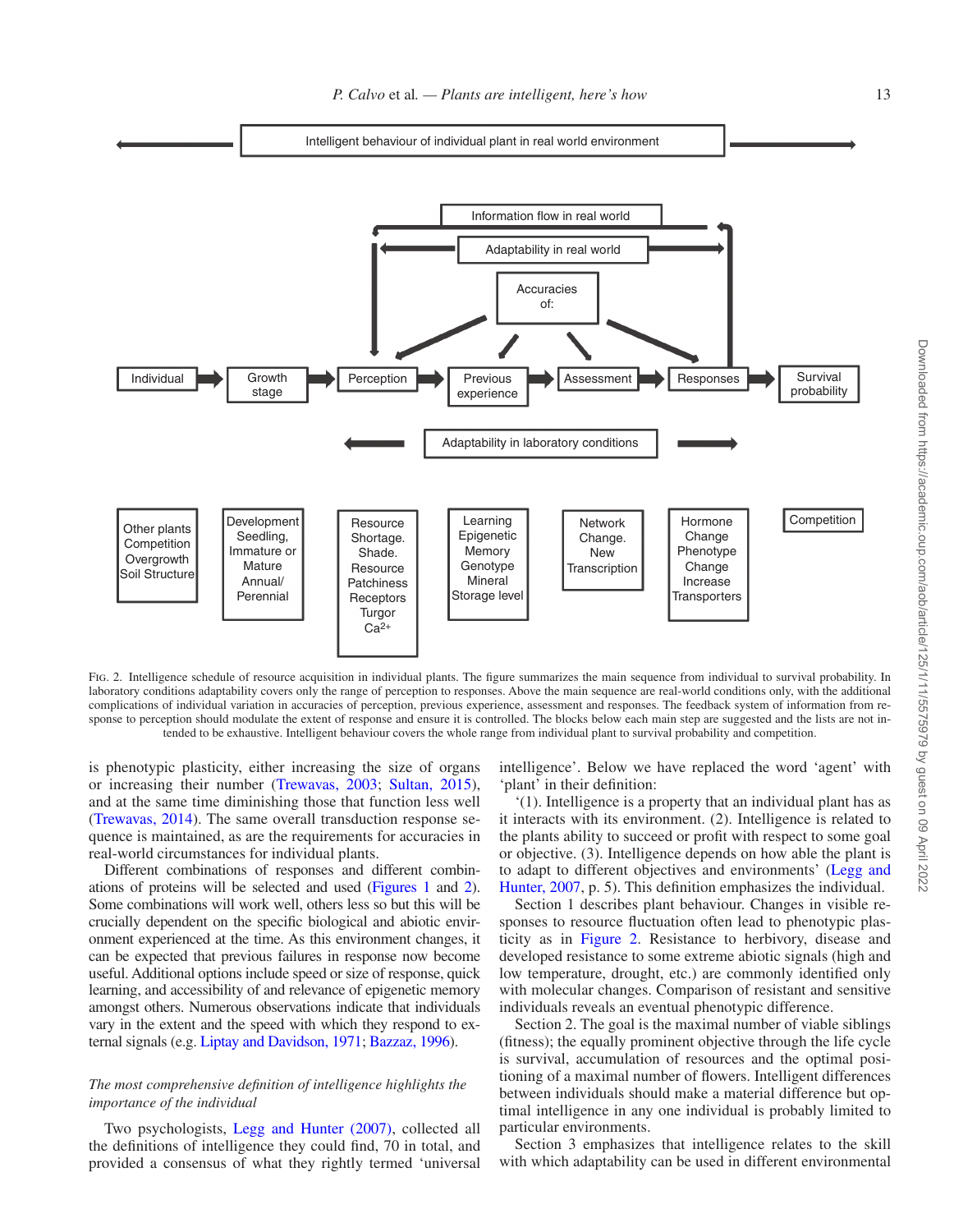circumstances. Reliance here is placed on either the accuracies of perception, previous experience, assessment and continuing change in response [\(Figure 1](#page-1-0)) and the size and nature of the threatening circumstance (e.g. herbivory), or the identity of the competition. Learning about the environment will contribute to the skill required but learning is adaptive behaviour [\(Plotkin,](#page-16-3)  [1988](#page-16-3))

Intelligence of the individual organism can then be broken down into three separate but complex systems: *behaviour– adaptability–environments*. These three systems integrate the individual plant into a very complex emergent property that we call intelligence. Intelligence also incorporates negative feedback adjusting behaviour and adaptability as time and response progress ([Figure 1](#page-1-0)). However, note that adaptability is different between laboratory environments (one circumstance) and numerous real-world circumstances which involve survival and attempted completion of the life cycle ([Figures 1](#page-1-0) and [2\)](#page-2-0).

# *Intention and purpose*

Active behaviour is most easily defined as purposeful or intentional when it is goal orientated [\(Rosenblueth](#page-16-4) *et al.*, [1943](#page-16-4); [Russell, 1946;](#page-16-5) [Turner, 2007](#page-17-5)). [Romanes \(1884\)](#page-16-6) acquired 40 years-worth of information and cuttings from Darwin on intelligence before writing the first book on animal intelligence covering protozoa to primates but excluding humans. He concluded that: 'Intelligence is the faculty which is concerned in the intentional adaptability of means to ends'. The 'means' are what the individual plant has to hand, usually changes in meristem behaviour; the ends are the goals or objectives: 'When we find that an individual profits by individual experience and acts on its perception, it sounds, less unusual, to perceive it as displaying intelligence' ([Romanes, 1884,](#page-16-6) p. 17). [Stenhouse](#page-17-6)  [\(1974\)](#page-17-6) indicates intelligence to be 'adaptively variable behaviour during the lifetime of the individual'.

[Sternberg \(1985\)](#page-17-7) summarized human intelligence as 'purposive adaptation to real world contexts' and emphasized practical intelligence [\(Sternberg and Wagner, 1986;](#page-17-8) [Beer, 1990\)](#page-14-3). He regarded human circumstances as real world because of the variety of environments in which individuals grow and develop.

The goal underpinning intention and purposeful intelligence in individual plants is, of course, survival; maximal numbers of viable siblings usually requires other plants of the same species for fertilization.

### *Attitudes about human intelligence mislead as to its general nature*

Human intelligence is a psychological and educational subject, used initially to try and identify individuals with special educational needs ([Binet and Simon, 1916](#page-14-4)). Despite some claims to the contrary [\(Chamowitz, 2018](#page-14-1)), there is general agreement amongst psychologists as to what human intelligence is (reasoning, numeracy and language skills) and that it can be accurately measured, as for example with IQ [\(Deary,](#page-15-2)  [2001](#page-15-2); see [Box 1\)](#page-3-0).

Because we are acutely aware of our own intelligence and human intelligence is so common by experience and discussion,

# <span id="page-3-0"></span>BOX 1: DO PSYCHOLOGISTS DISAGREE ABOUT HUMAN INTELLIGENCE?

[Chamowitz \(2018\)](#page-14-1) stated that the concept of human intelligence is vague and subjective, and that there is no agreement on its meaning. Is that claim supported by the literature?

An analysis of 40 short articles on intelligence found problem-solving and adaptation to be the commonest de-scriptors of human intelligence [\(Sternberg and Berg, 1986\)](#page-17-9). Ninety-seven per cent of +660 psychologists surveyed for their opinion on human intelligence identified problemsolving, an ability to acquire knowledge (learn) and reasoning as the important aspects of human intelligence, and also agreed it could be measured accurately ([Snyderman and](#page-17-10)  [Rothman, 1988\)](#page-17-10). Gottfredson and 52 others [\(Gottfredson,](#page-15-3)  [1997\)](#page-15-3): 'Human intelligence is a very general mental capability that involves the ability to reason, plan, solve problems, learn quickly and learn from experience.' 'Intelligence can be measured and intelligence tests (IQ) do it well.' 'They are among the most accurate (in technical terms, reliable and valid) of all psychological tests and assessments.' The first IQ test was constructed by Alfred Binet, Theodore Simon and Lewis Terman at Stanford in the early 1900s and was used to identify children with special educational needs ([Binet and Simon, 1916](#page-14-4)). It is still commonly used today along with one constructed by Weschler [\(Deary, 2001\)](#page-15-2). [Spearman's \(1904\)](#page-17-11) important general intelligence or *g*, the most thoroughly established factor of human intelligence supported by over 400 publications, is considered later.

A task force of eminent psychologists was set up in 1996 to state the nature of human intelligence and direction for research findings. 'Individuals differ from one another in their ability to understand complex ideas, to adapt effectively to their environment, to learn from experience' ([Neisser,](#page-16-7) *et al.*, [1996\)](#page-16-7). A further implied claim was that Sternberg and Binet disagreed about the meaning of intelligence [\(Chamowitz,](#page-14-1)  [2018\)](#page-14-1). [Sternberg's \(2006\)](#page-17-12) assessment of Binet and Simon's view of intelligent thought is that 'direction and adaptation certainly fits with contemporary views of intelligence and Binet's notion of criticism actually seems prescient considering the current appreciation of metacognitive processes as a key aspect of intelligence' ([Sternberg, 2006](#page-17-12), p. 488). There will always be individuals who disagree with the views propounded by over 95 % of psychologists on human intelligence but Sternberg and Binet are not in that category. [Sternberg \(1986\)](#page-17-8) sees intelligence as occurring throughout the natural world.

we are reluctant to allow that other organisms can be intelligent too. We impose our own animal view on all other organisms, which leads to expectations of visible movement as expressions of intelligence that in plants cannot be fulfilled. Modern medicine, agriculture and social structures protect against the vagaries of environmental and disease problems. A good biological reason for human intelligence is not apparent because survival is no longer a consideration. When the word intelligence is used to describe the behavioural qualities of other organisms, its necessary relationship to survival is thus not recognized.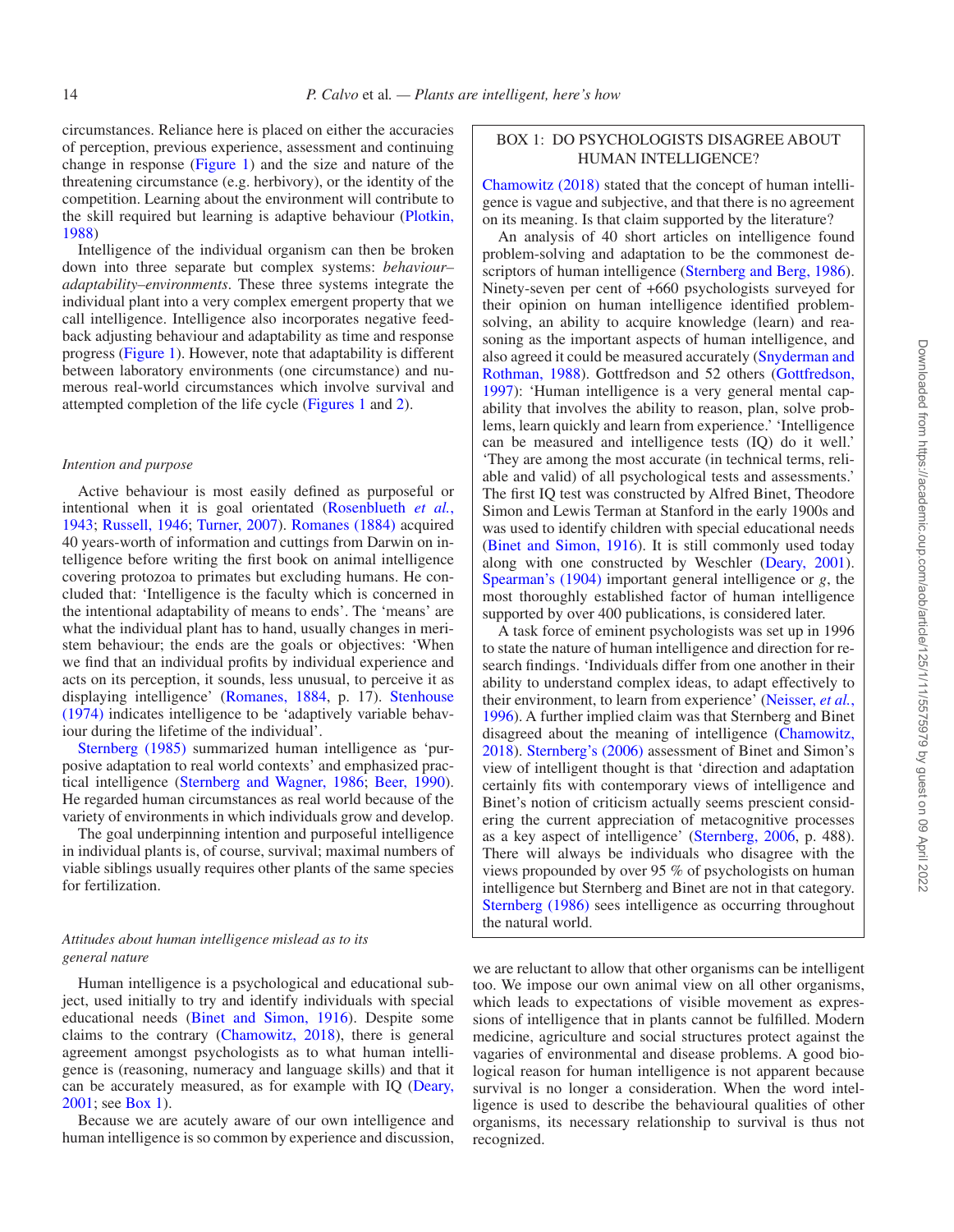The mechanisms of intelligent behaviour between plants and animals are entirely different. Both rely on communication using electrical and chemical means in differing proportions. The words hormones, behaviour, disease, reproduction, stem cells, male, female, growth, development, vascular tissue, circulation and many others are all used to describe analogous processes between higher animals and plants but whose mechanisms are, unsurprisingly, very different. Learning, memory and intelligence fall into the same category.

During evolution, plant and animal progenitors separated when single-celled. Complex movement and a nervous system probably evolved in animals from the positive feedback inherent in predator/prey relationships in which speed to observe and speed to catch, or not be caught, were improved by a proto-nervous system that connected sensory and motor systems ([Jekely](#page-16-8) *et al.*, 2015; [Keijzer, 2017](#page-16-9)). Photosynthetic plants needed a wall, to constrain osmotically active materials, but which constrained movement. In multicellular plants it provided the skeletal structure. However, crucially both plants and animals retained adaptability. Alan [Turing \(1947\)](#page-17-13) identified the relationship of intelligence with adaptability.

## INTELLIGENT BEHAVIOUR IS REPORTED IN SINGLE CELLS AND BACTERIA

A common anthropomorphic view of the natural world is constructed by placing organisms on an evolutionary tree according to how near they reflect the potentialities of humans ([Lovejoy,](#page-16-10) [1936\)](#page-16-10). Vertebrates are considered more advanced than invertebrates and mammals more advanced than birds, and any multicellular animal is considered more advanced than single cells or bacteria. Plants, on this basis, if they are considered at all, are evolutionary simpletons. They do not fulfil the prime assumption that without obvious movement in our time frame, they cannot be intelligent. However, the real world is full of challenging problems and environmental variations for all organisms that need solution if they are to survive.

The biogenic route inverts anthropomorphism ([Lyon, 2006\)](#page-16-11). It starts by asking what capabilities can be identified in single cells and then looks at increasingly complex multicellular organisms, identifying how these capabilities are changed during evolution. In 1897, the originator of IQ measurements, Alfred Binet (see [Box 1\)](#page-3-0) published a short book of his observations on protozoan behaviour which he described as behaving intelligently. [Jennings \(1906\)](#page-16-12) detailed his investigations on behaviour in *Stentor* and *Amoeba.* In identifying their behaviour as intelligent, he stated (p. 334) that intelligence is 'held to consist in the modification of behaviour in accordance with experience'. 'Thus it seems possible to trace forward from the simpler organisms some of the phenomena which we know from objective evidence to exist in ourselves.' The single-cell organisms that authors have identified as expressing intelligent behaviour are *Stentor*, *Didinium*, *Amoeba*, *Spirostomum*, *Paramecium* and *Physarum* in experiments that demonstrate learning, memory, speed versus accuracy, diagnosis of error and correction, cheating during reproduction, choice, assessment, and environment and food discrimination ([Binet, 1897;](#page-14-5) [Jennings, 1906;](#page-16-12)

[Smith, 1908;](#page-17-14) [Gelber, 1952;](#page-15-4) [Jensen, 1957](#page-16-13); [Hinkle and Wood,](#page-15-5) [1994](#page-15-5); [Armus](#page-14-6) *et al.*, 2006; [Clark, 2010](#page-14-7), [2013;](#page-14-8) [Trewavas, 2014;](#page-17-4) and see list of *Physarum* references in [Trewavas, 2017](#page-17-15)). Because evolution tinkers with material already to hand, intelligent behaviour in more complex organisms did not appear *de novo*, but was present before the major evolutionary divisions into plants, fungi and animals ([Clark, 2010,](#page-14-7) [2013](#page-14-8)). Nervous systems have elaborated what was already present in single-cell progenitors.

Bacterial swimming represents one aspect of behaviour for about half of bacterial species. Decisions that lead to intelligent swimming towards food or away from toxins are modified by assessments of costs and benefits, present internal state (whether 'fed or hungry'), probable future conditions, strength of various gradients, error perception and correction, and no doubt more [\(Adler and Tso, 1974;](#page-14-9) [Allmann, 1999](#page-14-10); [Lyon, 2006](#page-16-11); [Westerhoff](#page-17-16) *et al.*, 2014). Bacteria learn and also express selfrecognition, memory, associative learning, anticipation, adaptation and reflection, and make decisions when given choices ([Allmann, 1999](#page-14-10); [Hoffer](#page-15-6) *et al.*, 2001; Gibbs *et al.*[, 2008](#page-15-7); [Westerhoff](#page-17-16) *et al.*, 2014). EMBO organized meetings on neural networks in bacteria ([Golden, 2003;](#page-15-8) [Armitage](#page-14-11) *et al.*, 2005). '*Mind* may be the result of interacting cells. Mind and body perceiving are equally self-referring, self-reflexive processes already present in the earliest bacteria' ([Margulis and Sagan,](#page-16-14)  [1995](#page-16-14), p. 32). Even phages, bacterial viruses, have been shown to have a remarkable social life. Using peptide communication they decide whether to lie low in the host cell, or when to replicate and burst out in search of new hosts [\(Dolgin, 2019\)](#page-15-9).

The capabilities here reflect the need to deal with the varying, uncertain world as it is. Multicellular plants evolved from archaea via single cells. Would any of these valuable behavioural capabilities have been discarded when the self-same situations of a challenging uncertain environment needed to be solved?

# INVESTIGATIVE BENEFITS TO IDENTIFYING PLANTS AS INTELLIGENT

We consider that viewing plant behaviour through the lens of intelligence generates numerous benefits. Specifically, it provides for:

- (1) A better understanding of plant behaviour and in particular the necessary requirements which need experimental investigation (such as decision-making, error perception, anticipation, speed versus accuracy, etc., see later) for intelligent, adaptive responses.
- (2) An important focus for investigations of systems biology that can improve understanding by enabling analysis of system network structure involved in adaptability.
- (3) A common base to adaptability and intelligence in all organisms? High-throughput molecular techniques (DNA and RNA sequencing and translation, methylome, phosphorylome and interactome approaches) are now sufficiently advanced in this regard.
- (4) Better understanding of the molecular and genetic basis of adaptability, which should help breeding through genetic markers and adaptation to a greater range of farm environments, given that many present crop species are regarded as having been selected for aspects of adaptability [\(Matsuo, 1975\)](#page-16-15).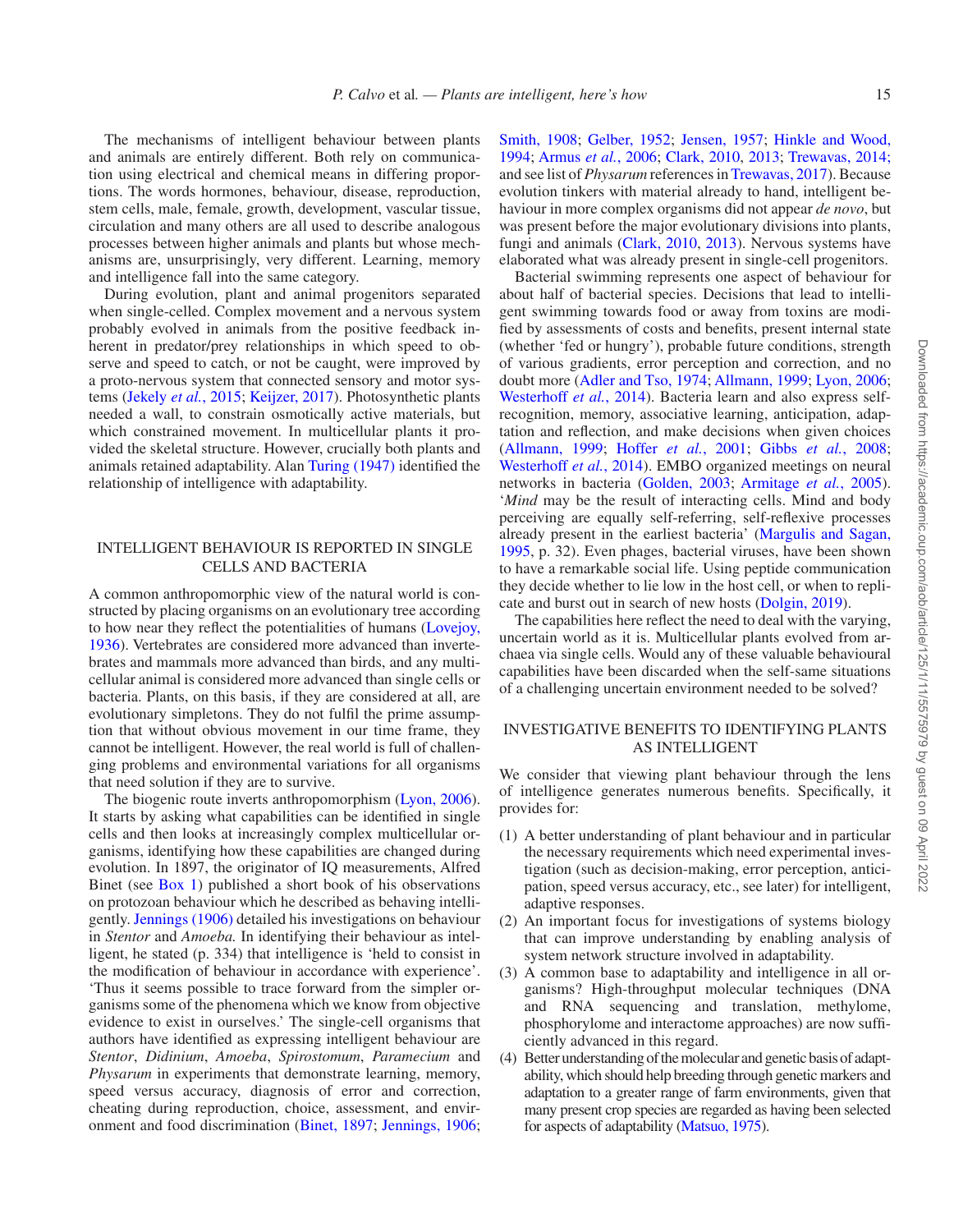- (5) Improvement of crop management by new techniques of plant hardening-inspired plant learning skills, and optimizing plant–plant networking in integrative crop systems with different species, supporting a more sustainable agriculture ([Bruce, 2010](#page-14-12)).
- (6) A better appreciation of its evolutionary implications, specifically the relevance of intelligent behaviour to understanding of selection and fitness. The psychologist Jonathan [Schull \(1990\),](#page-17-17) in two articles on species intelligence, commented that: 'As I understand it, the intelligence of a species of plant, might exceed that of a species of intelligent animals' (p. 104). That can now be investigated. [Darwin](#page-15-10)  [\(1871\)](#page-15-10) stated that: 'Intelligence is based on how efficient a species becomes at doing the things they need to survive.'
- (7) By considering plants as self-referring organisms, a better understanding of the plant–plant interactions and communication and, as a consequence, a deeper comprehension of ecological relationships, such as cooperation and altruism among plants, rather than the pure Darwinian struggle of life [\(Dudley, 2015\)](#page-15-11).
- (8) A better understanding of the implications of McClintock's challenge to plant scientists by this Nobel prize-winning plant scientist which clearly starts by recognizing plants as intelligent organisms. 'A goal for the future would be to determine the extent of knowledge the cell has of itself and how it uses that knowledge in a thoughtful manner when challenged' [\(McClintock, 1984](#page-16-16)).
- (9) A fuller understanding of what a plant actually is. If the intelligent aspects of plant life fit most concepts and factual evidence supports it, then we must describe plants as intelligent beings, not because we want to or arbitrarily choose to, but because they are.

## PLANTS ARE COMPLEX ADAPTIVE SYSTEMS

The individual plant and its constituent cells are described as complex because they exhibit four characteristics: connection, interdependence, diversity and adaptation ([Holland, 1995;](#page-15-12) [Miller and Page, 2007](#page-16-17)). Emergence is a property of complexity [\(Anderson, 1972](#page-14-13); [Boogerd](#page-14-14) *et al.*, 2005), exemplified by plant self-organization [\(Trewavas, 2014](#page-17-4)). A basic trade-off in a complex system pits exploration against exploitation. Exploration is the search for optimal solutions; exploitation uses the bestdiscovered solution. In any system exploration and exploitation should be in reasonable balance.

### *The plant and cell environment is learnt and is cognitive*

Each seedling learns and remembers the variations in space and time in its environment. Those for light and gravity were known from Darwin's time; intermittent signalling led to memories lasting hours. Optimal functioning can only be expected in wild environments in which the individual species has evolved. That constraint applies to all organisms.

Some coupling between environmental factors is common (e.g. light, daylength and temperature) reducing the perceived complexity, but this may be variable among species [\(Souza](#page-17-18)  *et al.*[, 2015](#page-17-18)). The ability to predict environmental coupling

should provide a fitness advantage. Even simple microbes can learn these relationships and anticipate future environmental change [\(Baliga, 2008](#page-14-15); [Tagkopoulos](#page-17-19) *et al.*, 2008). The important conclusion from these two articles is bacterial cognition. The environment is internally mapped and the constructed controlling networks simulate the perceived environmental structure. Plant learning is likely to be similar.

# *Learning involves protein interactions conditional on 'if/then' interactions*

Experience guides adaptable changes in an organism's structure (molecular and physical) so that as time passes the organism makes better use of its environment for its own ends; it profits from experience [\(Holland, 1995;](#page-15-12) [Miller and Page,](#page-16-17) [2007\)](#page-16-17). If there is no adaptation or learning, the parts of the system follow simple rules and remain at equilibrium. Small amounts of learning or adaptation allow the system components to work out how to interact with one another to form a complex whole: adaptation generates self-organization ([Trewavas, 2014](#page-17-4); [De la Fuente, 2015;](#page-15-13) [Wegner and Lüttge, 2019\)](#page-17-20).

Cells contain large numbers of proteins that act simultaneously as signals through interactions with each other. The familiar global properties of synthesis and degradation cascades, energy generation, secretion and electrical changes are thus constructed. These (often) non-linear interactions require tight coordination and use tags, sequence signals that enable accurate recognition of other individual proteins or complexes during interaction as signals in cycles or cascades. The actions of all proteins depend on the signals they receive although it is conditional: they have an 'if/then' structure. *If* the signal vector is present *then* the consequence of interaction proceeds ([Holland, 1995;](#page-15-12) [Miller and Page, 2007](#page-16-17)). Many times, it is likely that the sequence will abort because the next protein (the next step) is not present. Transduction chains (bit-strings) may be constrained to four steps; more steps increase the chances of error [\(Lestas](#page-16-18) *et al.*, 2010). The consequence may also be complex: feedback initiation of cellular global consequence, such as initiation of division or change in growth direction.

## *Learning requires molecular construction, reconstruction and competition*

Complexes of signal and developmental-processing proteins construct modules with defined functions, rules or programmes. [Davidson \(2010\)](#page-15-14) has described the structure of a number of these modules and has illustrated the potential functions of each. There may well be thousands varying in size, and this size distribution is perhaps represented as a power law, varying from complex clusters of perhaps 50–100 or more different proteins as expected for the cell cycle, to those involving four or five proteins for more common metabolic requirements ([Barabasi](#page-14-16)  [and Oltvait, 2004;](#page-14-16) Milo *et al.*[, 2004](#page-16-19); [Ma and Gao, 2012\)](#page-16-20).

The number of proteins in *Arabidopsis* is more than the 24 000 or so recognized genes because of isoforms, posttranslational modifications, genetic variants, sometimes extra sequence copies and splice variants (Gan *et al.*[, 2011;](#page-15-15) [Reddy](#page-16-21)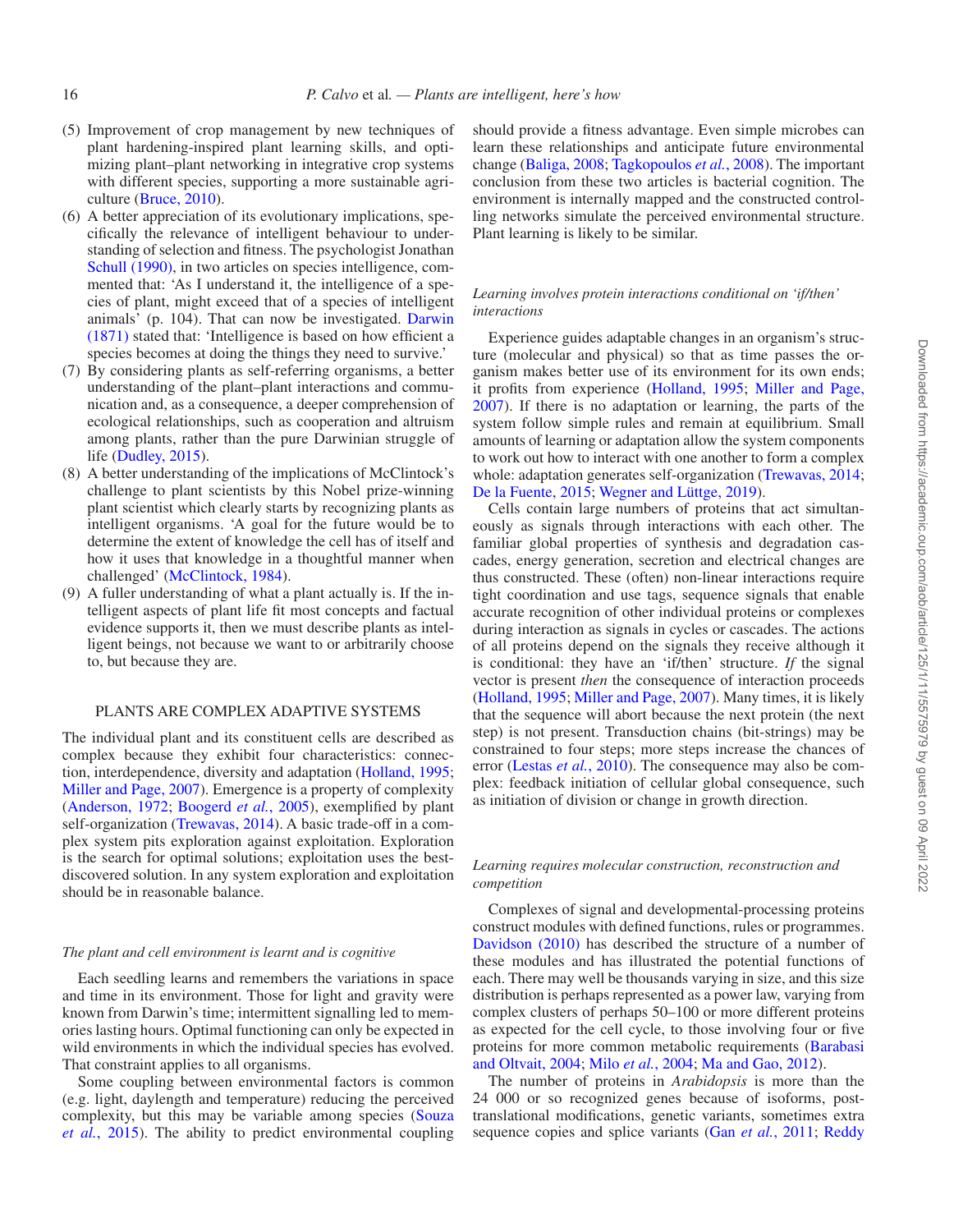*et al.*[, 2013](#page-16-21)). These additional variants increase the numbers of potential modules available. There is already considerable sequence variation amongst different *Arabidopsis* accessions and substantial epigenomic modifications too [\(Kawakatsu](#page-16-22) *et al.*, [2015](#page-16-22); The 1001 Genomes Consortium, [2016\)](#page-17-21). These data argue against uniform mechanisms of learning.

The modules described above act as building blocks [\(Holland,](#page-15-12) [1995\)](#page-15-12). When new situations emerge or as development proceeds, various modules are combined together in different combinations providing a potential route through to: (1) either different adaptive responses, or (2) a changing environment, or (3) to the next stage in development or (4) even to unusual or novel situations. The only overall requirement for the precise mixtures of modules is that of downward causation; they must provide for cellular survival. However, numerous combinations will form and these can be regarded as varying in capability to satisfy the need for continued development and adaptation: the precise molecular routes between cells, and between individuals, will be different. There will be competition amongst these combinations and the better ones will win and the cell will remember and use them preferentially in the future [\(De la Fuente, 2015](#page-15-13); [Demongeot](#page-15-16) *et al.*, 2019). Those that generate inadequate learning schedules will probably fail, a common end for many seedlings.

# *On this proposed mechanism the learnt molecular route is probably different in each individual*

The situation is like an auction with various bids offered and the best succeed in providing the better functions or rules. The strength assigned to any combination(s) of modules will depend on its overall contribution to the complex adaptive system [\(Holland, 2006\)](#page-15-17). This is trial and error learning, a learning method first described by [Thorndike \(1911\).](#page-17-22) Adaptation changes with time and in the direction of improvement, because the spectrum of synthesized proteins changes in response to the memory of previous conditions and developmental age. Exploration is gradually replaced by exploitation.

Developmental modification (phenotypic plasticity) is progressively constructed or reconstructed [\(Oyama](#page-16-23) *et al.*, 2001). However, this is unlikely to be straightforward plasticity but instead irregular and partial. The cell system or individual plant will learn and identify more productive combinations and in due course forward better fitness combinations.

While current views merely emphasize that genomic variation is the reason for individual seedling variation, the view propounded here places this variation instead as primarily learnt, coupled with the lottery of what networks are finally constructed and integrated with the specifics of environmental variation that each experiences. The developing plant cell is like a table in which decision-makers debate a question and respond collectively to the information put to them with answers that can vary to a degree with each cell or individual plant [\(Levy](#page-16-24) *et al.*[, 2010\)](#page-16-24). The presence of plant somatic mosaics is one result [\(Watahiki and Trewavas, 2019](#page-17-23)).

### *There are a variety of leverage points*

All adaptive systems have leverage points where a simple intervention has a lasting effect [\(Holland, 2006](#page-15-17)). In plants these may be hormones (which act to help synchronize the inevitable cell variability of a tissue to a common goal; [Bradford and](#page-14-17) [Trewavas, 1994\)](#page-14-17) or any of the sRNAs, proteins, mRNA and ions that circulate throughout.

#### *Sparse coding of sensory inputs*

When individual plant tissues perceive particular local environments, do they construct an image of the distributions of light, mineral distribution, soil structure or selective regions of herbivore damage? The presence of somatic mosaics, in which individual cells in a single plant tissue differ in response to each other from the same signal, suggests the potential for pattern formation rather than a uniform image [\(Watahiki and Trewavas,](#page-17-23)  [2019](#page-17-23)). The pattern formed could be learnt and remembered, improving the response to a subsequent signal. If different signals construct different patterns, those are likely to be learnt and remembered too. In addition, the tissue could construct an integrated response when the pattern is recognized.

Sparse coding relies on using minimal information to store and memorize such potential patterns ([Willshaw](#page-17-24) *et al.*, 1969). The benefit is a reduction of interference or competition between a number of experienced different patterns, making memory formation easier and more reliable [\(Olshausen and](#page-16-25) [Field, 2004](#page-16-25))

One potential example might be in root cap cells in *Arabidopsis*. The root cap is a developing tissue of only several hundred cells in which cell replacement is continuous as outer cells are sloughed off. The gravity-sensing capability of the individual cell, or very small clusters of root cap cells, varies substantially, thus indicating it is a somatic mosaic [\(Blancaflor](#page-14-18) *et al.*[, 1998](#page-14-18)). The gravity signal constructs a pattern that is then interpreted holistically. The cap is also sensitive to at least eight different signals when imposed singly [\(Trewavas, 2017](#page-17-15)). Each of these can be expected to construct a different pattern of sensing and sparse coding eases the specific pattern memories required. Because numerous signals are present at any one time, sparse coding helps to resolve the issue of which is the most critical to respond to. When a root impacts a stone in the soil, a kind of dog-leg structure of the root is formed and maintained despite continued cap cell formation. Touch and gravity produce the immediate patterns that are constructed and remembered, enabling the root to slide over the obstruction ([Massa and Gilroy, 2009](#page-16-26)).

Leaf epidermal ocelli can focus light onto the epidermal basal membrane that can sense changing light patterns and thus act as a sensory epithelium ([Haberlandt, 1914](#page-15-18), p. 626; [Baluška](#page-14-19) [and Mancuso 2016](#page-14-19); [Gianoli 2016\)](#page-15-19). Leaves are somatic mosaics in their cellular response to red light and potentially other signals ([Watahiki and Trewavas, 2019\)](#page-17-23). Different patterns of light impact can be constructed and the memory used to sensitively modify petiole or pulvinus movement.

# REAL-WORLD CIRCUMSTANCES, INTELLIGENCE AND INDIVIDUALITY IN EVOLUTION

When chimpanzees were taught sign language, they acquired some 300 words over two years and the trainers involved rated them as equivalent to 2-year-old children (Gardner and [Gardner,](#page-15-20)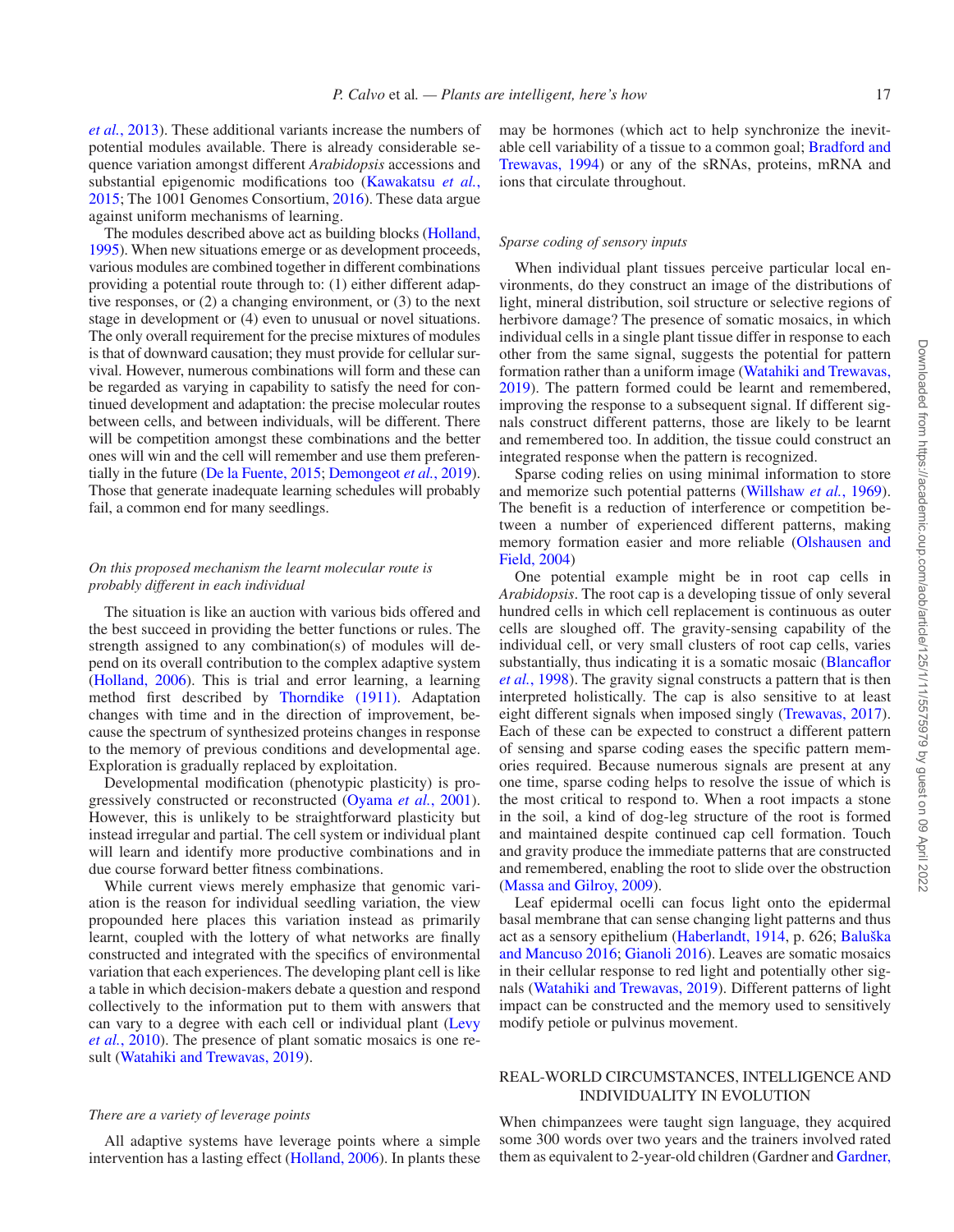[1969](#page-15-20)). However, when placed in a new troop, an individual animal knows in a few seconds its place in the pecking order. How long would a tribe of 2-year-old children last in the wild? Intelligence of any organism has to be judged in the framework of the environment in which it evolved. Chimpanzees did not evolve in a human-constructed environment but in real-world circumstances in jungle conditions. They recognize by learning all the necessary and critical factors in their environment and do not need sign language to appreciate them; but recognition of pecking order is essential to individual survival. Learning sign language in a laboratory is not.

# *The requirement for real-world circumstances for expression of plant intelligence*

Ecological developmental biology (eco-devo) represents the meeting of development with the real world [\(Gilbert, 2001;](#page-15-1) [Sultan, 2015\)](#page-17-3). Scott F. [Gilbert \(2001\)](#page-15-1), who introduced the term 'eco-devo', emphasized the necessity of using the 'real world' in studying development. Many environmental factors experienced together interact with each other and modify animal embryological development; as they do in the developing plant phenotype. The system structure of any individual wild plant is a composite of the individual organism together with the complexity of its external environment, which is rarely still. The known number of individual environmental signals to which plants have been reported to sense and which elicit phenotypic change is over 60 [\(Trewavas,](#page-17-4)  [2014](#page-17-4), p. 70). And some of these, such as water, wind and light, can vary on a minute-to-minute or even second-to-second basis.

# *Predation and disease represent other uncertain and variable contingencies*

Providing the environment does not kill the organism prematurely (common enough in seed germination), there will be a compatibility or congruence that forms a unity between the structure of its environment and that of the individual. As long as this compatibility exists, the environment and individual act as mutual sources of perturbation, changing the internal state of the individual in a form of structural coupling [\(Varela, 1979;](#page-17-25) [Maturana and Varela, 1980,](#page-16-27) [1987\)](#page-16-28).

The consequence of seeing plants only in laboratory conditions can encourage the view that plants have an overall plan which is simply fulfilled during germination, growth and flowering. Plans are of poor value in an unpredictable realworld circumstance. Given the quantitative and qualitative environmental variations that occur naturally, real plant environments must be in the many thousands. In contrast, laboratory and growth room circumstances are few or can be regarded as just one.

Real-world circumstances are the environments in which plants have evolved and the circumstances in which intelligence and adaptability will optimally contribute to survival. It is not genes (with a few exceptions), nor particular phenotypes found in certain environments, but instead the capacity to deal with environmental challenge, uncertainty and change during

the life cycle that is the major focus of selection ([McNamara](#page-16-29)  [and Houston, 1996](#page-16-29); [Schlichting and Pigliucci, 1998](#page-17-26)).

## *Investigating the 'real world' environmental effects using*  Arabidopsis

[Schilchting and Pigliucci \(1998\)](#page-17-26) cautioned against using real-world circumstances for investigation. Their concern was that there may be difficulty in reproducibility. However, a pioneering paper by [Richards](#page-16-30) *et al.* (2012) accumulated direct information on gene expression throughout a 'real-world' *Arabidopsis* life cycle. Features of environmental change to specific genetic modifications were recorded. We regard this important approach as productive and surely an important future direction. [Darwin's \(1880\)](#page-15-21) hugely productive output on plant behaviour merely used his weakly (or un-)controlled front room. And his two important books on variation ([Darwin,](#page-15-22) [1868\)](#page-15-22) record information accumulated without any controlled conditions.

### *The largely ignored importance of individuality*

Darwin considered that natural selection operated at the level of the individual. Yet the individual plant does not receive the attention in plant research that perhaps it ought ([Watahiki and](#page-17-23) [Trewavas, 2019](#page-17-23)). The presentation of published data is commonly expressed as averages or means with some statistical estimate of variation. However, the average does not exist ([Williams, 1956;](#page-17-27) [Weiss, 1973](#page-17-28)). That has substantial consequences for mechanisms that are commonly deduced from the average and unfortunately simplify what may be considerably more complex.

### *In real-world circumstances, fierce competition can threaten survival and requires internal assessment*

The common phenotypic changes in leaf, stem and root plasticity induced by various signals suggest that a fierce fight for resources is a very common and expected experience. The behaviour of any individual is probably dependent on the behaviour of those other plants that surround it (good examples of these are illustrated in [Bazzaz,1996,](#page-14-2) pp. 112–114). Perceiving the potential identity of competitive neighbours and thus responding beneficially to them comes from a variety of information: the changing intensity, quality and direction of light, direction and concentrations of volatiles, root secreted chemicals, direct touch and information through mycorrhizal networks ([Novoplansky,](#page-16-31) [2009](#page-16-31); [Trewavas, 2016](#page-17-29)*b*). Several different kinds of competitive response are recognized, according to the information gained: avoidance, confrontation and tolerance ([Novoplansky, 2009](#page-16-31)). The information gained needs intelligent assessment. Selfcompetition in both shoot and root must be minimized. In addition, the expenditure (costs) involved in plasticity needs to be minimized and benefit maximized. Without an internal assessment that indicates the optimal future changes, it is difficult to see how this response to competition can be accomplished.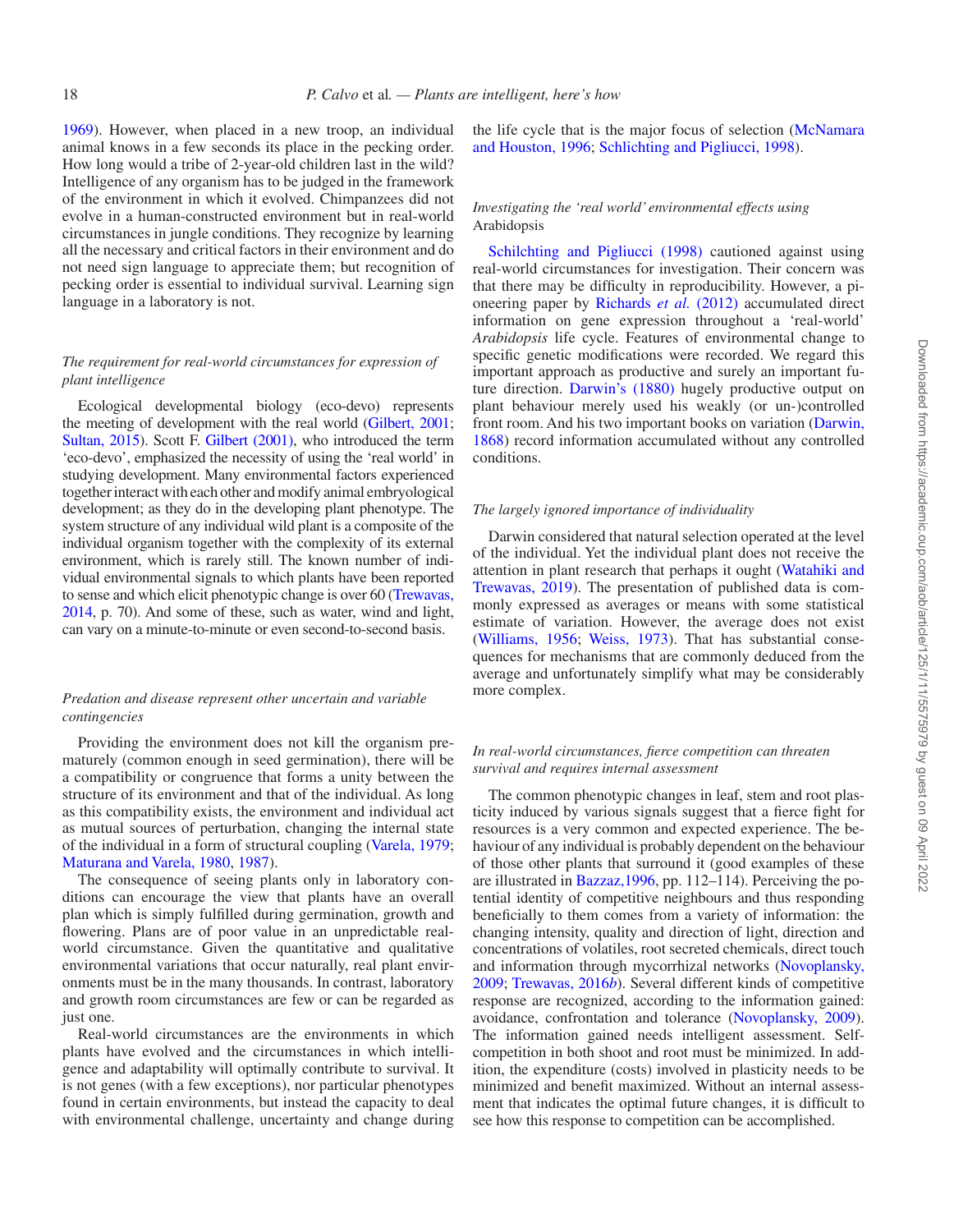#### *Niche construction requires cognition and intentionality*

Both shoots and roots modify their local environment. Modification requires the continual input of a changing adaptability as development progresses [\(Trewavas, 2009](#page-17-30)). Cognitive mapping is commonly connected to organisms such as plants or microbes that modify their environment to a particular end [\(Turner, 2018](#page-17-31)). Intention describes the evident drive in development towards a future goal and is present in any individual plant.

The goal in niche construction is the production of an equable soil environment for root growth, root function and soil exploitation. In plant roots growing in soil, intentional actions are the variable secretions of: (1) enzymes, organic and inorganic acids to mobilize phosphate; (2) mucilage to improve soil structure and lateral root penetration; (3) strigolactone to attract mycorrhizal symbionts – a whole hyphal network can convey information on disease and herbivory in adjacent plants, provide additional phosphate and iron and improve resistance to disease; (4) a variety of other organic chemicals, to attract microbes that live both inside and outside the root and improve disease resistance; and (5) the easier detection of competitive neighbours and gradients of water and N [\(Kloepper](#page-16-32) *et al.*, 2004; [Gorzelak](#page-15-23) *et al.*, 2015; [Santhanam](#page-16-33) *et al.*, 2015; Song *et al.*[, 2015](#page-17-32); [Novoplansky, 2019\)](#page-16-34).

Each of these events is controlled through a changing conversation with the external soil circumstance and other organisms, which indicates intention [\(Trewavas, 2009](#page-17-30)). When roots proliferate abundantly as a result of competition, the intention is to occupy soil space, deny soil resources to competitors and to act territorially, plausibly another cognitive capability ([Robinson,](#page-16-35) [1996;](#page-16-35) [Schenk](#page-17-33) *et al.*, 1999; [Trewavas, 2014](#page-17-4)).

#### *Natural selection relies on individual adaptability*

Organic selection was first clearly identified by discussions between Baldwin, Osborn and Lloyd Morgan [\(Baldwin, 1896;](#page-14-20) [Osborn, 1897](#page-16-36)). The clearest statement of this mechanism was provided by [Osborn \(1897](#page-16-36), p. 946): 'Ontogenetic adaptation (phenotypic plasticity, intelligent behaviour) is of a very profound character, it enables animals and plants to survive very critical changes in their environment. Thus all individuals of a race are similarly modified over such long periods of time that very gradually congenital variations, which happen to coincide with the ontogenetic adaptive modifications, are collected and become phylogenic. Thus, there would result an apparent but not real transmission of acquired characters.' Baldwin recognizes these ontogenetic adaptations as critical in plants: 'these adaptations are seen in a remarkable way in plants, in unicellular organisms and in very young children'. 'There seems to be a readiness and capacity to rise to the occasion as it were and make gain out of the circumstances of its life' (p. 443). 'The most plastic individuals will be preserved to do the advantageous things for which their variations show them to be the most fit'. 'The future development of each stage of a species development, must be in the direction thus ratified by intelligence' ([Baldwin, 1896,](#page-14-20) pp. 447–448).

Organic selection was designed to explain how some organisms seem so well adapted to their environment (birds and wings for example; [Corning, 2003\)](#page-14-21). The process was omitted by the so-called modern synthesis of evolution that developed in the 1930s, based as it was only on mutations and strict genetic heritability. [Mayr \(2001\)](#page-16-0) regarded the first step in selection as a change in behavior, thus placing adaptability at its forefront.

Organic selection is a distinct form of individual selection that speeds up evolution and has been regarded as modificatory steering. After environmental shifts, plants with greater plasticity adapt more quickly, and may arise with higher probability or with lower cost [\(Bateson, 1963](#page-14-22)). Unless there were modifications in all aspects of the phenotype, selection of one phenotypic character might become limited by others that do not respond in the same way. Organic selection using adaptability can clarify the evolutionary trade-offs in natural selection between exploration and exploitation.

# CROP ADAPTABILITY INDICATES WHY INTELLIGENT PLANT BEHAVIOURS ARE FRAMED IN TERMS OF **FITNESS**

The future need to increase crop yield is well understood and has been the target of research for centuries. Adaptable behaviours have been recognized in many such species (rice, corn, wheat, barley and, of course, *Arabiodopsis*), but early studies were framed in terms of seed yield comparisons amongst many varieties of the same crop or plant grown in different agricultural conditions ([Finlay and Wilkinson, 1963](#page-15-24); [Matsuo, 1975](#page-16-15)). The aim was of course to locate the varieties and environmental conditions that by interaction or synergism might provide for maximum seed crop production; the interaction is commonly summarized as genotype  $\times$  environment (G $\times$ E). A farm is a complex, integrated system, with interactions through many of its parts and the overall network structure determined by the characteristics of the farmer him/herself [\(Trewavas, 2004](#page-17-34)*b*).

Maximum seed yield is also a proxy for fitness in wild plants, but there are two primary differences between farm and wildness. First, while many crops are derivatives of wild plants, millennia of selection, breeding and use of mutants has effectively severed their connection. The morphology is often substantially different. Much of this difference has been originally at the level of development and thus probably reflects in turn genomic manipulation. Second, the cultivated field is an environment. Even [Lamarck \(1809,](#page-16-37) translated 1914) recognized the role of cultivation itself: 'All botanists know that plants translated from their natal spot (the wild) into gardens gradually undergo changes which in the end make them unrecognisable' (1914, p. 215). Is this epigenetic change?

Present crop species do not seem to survive in wild conditions. In the 19<sup>th</sup> century, Broadbalk experiments (Rothamsted) indicated that wheat disappeared within 2 years in a fallow field and corn is similar [\(Beadle, 1980](#page-14-23)). Crops retain some features of adaptability but others have been eliminated. Crop plants are then chimeric constructs in intelligence terms: part human, part plant.

Detailed analysis of corn has led to the conclusion that the genomic regions used for adaptation of corn to North America have limited its ability to adapt to different natural environments (Gage *et al.*[, 2017\)](#page-15-25). Breeding has emphasized stability rather than plasticity in many different characteristics, although sufficient phenotypic plasticity may remain to improve corn yields ([Kusmec](#page-16-38) *et al.*, 2018). Corn does respond to abiotic stresses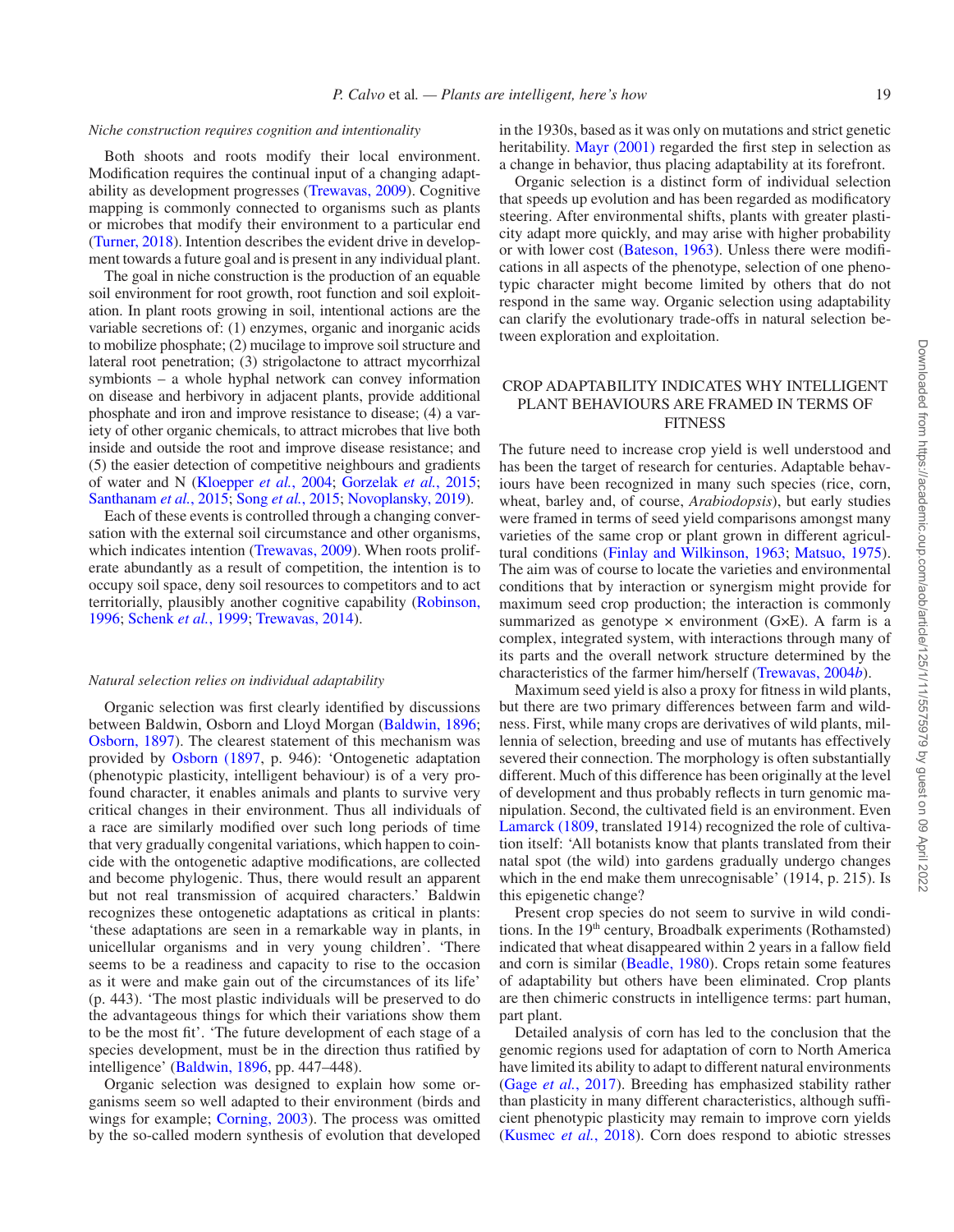and different cultivars exhibit differential gene expression [\(Waters](#page-17-35) *et al.*, 2017). There may also be a cost to plasticity, and it may be disfavoured under other circumstances, so its elimination may increase yield, although the literature is still uncertain on this issue [\(Schlichting and Pigliucci, 1998;](#page-17-26) [Sultan and](#page-17-36)  [Spencer, 2002;](#page-17-36) Auld *et al.*[, 2010;](#page-14-24) [Palacio-Lopez](#page-16-39) *et al.*, 2015). Abiotic stress of different varieties of corn indicates substantial variation in *cis* and regulatory features ([Waters](#page-17-35) *et al.*, 2017). Such research emphasizes the need for clarity on the genomic nature of adaptability.

However, it is the familiarity of plant scientists with the manipulation of plants to produce crop species that undermines an ability to see intelligence in operation. There is no goal of fitness, merely farming yield. It is a problem that besets all domesticated organisms coupled with poor awareness of wild behaviour. When wild plants that are placed in shade generate leaves that have a larger surface area, or when a climbing plant offered a poor support (glass rod) unwinds and searches for a better one, or when *Simmondsia* turns its leaves at midday in a vertical direction to that of the sun, the words 'smart', 'clever' and 'intelligent' come obviously to mind ([Trewavas, 2014;](#page-17-4) [Sultan, 2015\)](#page-17-3). No matter what adaptability remains in a crop it will be under our control, our intelligence, not that of the plant independently. That is the critical distinction.

# IS THERE AN EQUIVALENT IN PLANT ADAPTABILITY TO GENERAL HUMAN INTELLIGENCE, *G*?

# *General human intelligence or* g

General intelligence (*g*) was first introduced by Spearman in 1904. His contention was that people with good verbal comprehension, or processing speed, for example, tended also to have good working memory and perceptual organization and reasoning. Over 400 papers have clearly established the issue; correlation factors are between 0.6 and 0.8 [\(Deary, 2001\)](#page-15-2). [Detterman \(1982](#page-15-26), [1986\)](#page-15-27) identified general human intelligence, '*g*', as part of an intelligence hierarchical system, now indicated in textbooks on human intelligence [\(Cianciolo and Sternberg,](#page-14-25)  [2004](#page-14-25); [Sternberg, 2006\)](#page-17-12). There is a strong heritable character to *g* based on studies of separate identical twins. This suggests there could be an underlying discrete but similar mechanism of adaptability that is coupled to human IQ characteristics. Is there an equivalent in plant adaptability or plasticity?

#### *A specific basis for plant adaptability?*

The Holy Grail for crop breeding would be to identify a simple set of genes that change a non-adaptable plant into an adaptable one. Some evidence suggests that this may be possible. Adaptation circumstances commonly modify many phenotypic characteristics in concert [\(Schlichting, 1986,](#page-17-37) [1989,](#page-17-38) [Schlichting](#page-17-39)  [and Levin, 1990;](#page-17-39) see also diagram in [West-Eberhard, 2002](#page-17-40), p. 297). Plasticity (adaptability, intelligence) exhibits some heritable characteristics [\(Jain, 1978;](#page-15-28) [Jain and Martins, 1979;](#page-16-40) [Schlichting, 1986](#page-17-37), [1989](#page-17-38); [Schlichting and Pigliucci, 1998;](#page-17-26) [Grenier](#page-15-29) *et al.*, 2016). Distinct generalist and specialist congeners of *Polygonum* species clearly differ in adaptability to

water availability [\(Sultan](#page-17-41) *et al.*, 2009). Seed from *Nicotiana rustica*, isolated from individuals experiencing good environments, exhibited greater plasticity in height than those in poor environments ([Jinks and Pooni, 1982\)](#page-16-41). In yeast, a set of 900 genes responds similarly to a diverse array of environmental stresses and share common regulatory themes ([Gasch](#page-15-30) *et al.*, [2000;](#page-15-30) [Causton](#page-14-26) *et al.*, 2001; [Brooks](#page-14-27) *et al.*, 2011). A plant stress gene database has been constructed [\(Borkotoky](#page-14-28) *et al.*, 2013). However, there are molecular differences between stressful and milder circumstances in water deprivation and probably other stresses ([Baerenfaller](#page-14-29) *et al.*, 2012; [Fleta-Soriano and Munne-](#page-15-31)[Bosch, 2016\)](#page-15-31).

One common event following numerous, but different, environmental signals and stressful conditions is rapid cytosolic  $Ca^{2+}$ transients [\(Trewavas, 2011\)](#page-17-42). Microtubules and microfilaments connect the outer membrane with structural and molecular aspects of the cytoplasm [\(Kolling](#page-16-42) *et al.*, 2019). Such Ca<sup>2+</sup> transients may simply disaggregate the present microfilaments and microtubules (effectively wiping the cell slate clean) so cells can accommodate to the new environmental situation now experienced. The specific events known to follow these transients then arise from activation of  $Ca^{2+}$ - and  $Ca^{2+}$ -calmodulin-activated kinases, CDPKs, others that act in downstream interpretation and enable the construction of a new cellular network.

### *Evidence that adaptability is instead a complicated molecular and genetic process*

The real difficulty in trying to disentangle the nature of adaptability comes from trying to assess what measure of adaptability can actually be used for genetic investigations. This difficulty is clearly outlined by [Laitinen and Nikoloski \(2019\),](#page-16-43) who also state that the genetic basis of adaptability is not understood. [Box 2](#page-10-0) indicates briefly some of the known information on the genetic basis of adaptability.

There is a benefit here to describing plant adaptability as an aspect of intelligence because there is a commonality of problem with human intelligence too. It is common to segregate any trait as being due to genotype [H], environment [E] and any interaction as  $[H] \times [E]$  measured by ANOVA [\(Laitenen](#page-16-43) [and Nikoloski, 2019\)](#page-16-43). If  $[H] \times [E]$  is not statistically significant then the effects of H and E are simply additive. In that case a single group of genes [H] 'could be' responsible for all forms of adaptability. [Wahlstein \(1990\)](#page-17-43) demonstrates the fallacy of this approach, because ANOVA is in many cases insufficiently sensitive to demonstrate a lack of interaction. This difficulty first appeared in human intelligence studies with unwarranted emphasis on a supposed lack of any environmental interaction and thus on genetic variance only. However, a norm of reaction for human intelligence has been illustrated covering the known range from IQ measurements [\(Platt and Sanislow, 1988\)](#page-16-44).

When plants are considered as complex adaptive systems (as described earlier), the learning process results from interactions between environmental signals and the molecular pathways that interpret them. Later environmental changes or the experience of novel conditions requiring adaptive modification are again learnt. The memory, generated as a result of signals, can be understood as having an epigenetic basis via DNA or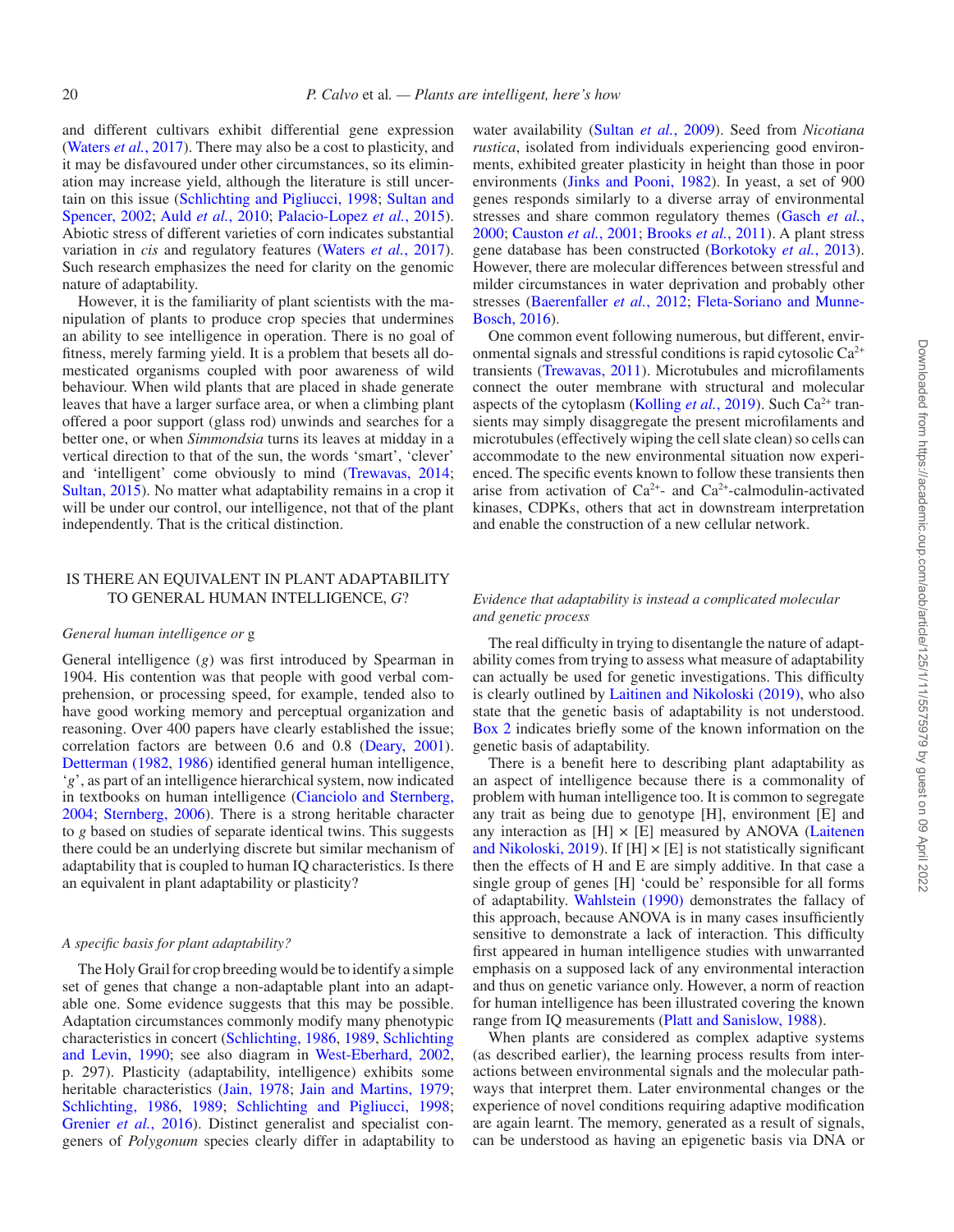# <span id="page-10-0"></span>BOX 2. MOLECULAR INVESTIGATIONS OF QUANTITATIVE ADAPTABILITY

Two important points were established about systems behaviour from investigations of control theory of metabolic systems *in vivo* (Flint *et al.*[, 1981](#page-15-32); [Fell, 1997\)](#page-15-33). While most control of any metabolic sequence was in the sequence itself, substantial amounts of control were found outside through connections with the greater metabolic network. To substantially increase the flux of material through any pathway required increasing the amounts of all pathway enzymes.

Genetic investigations of abiotic stresses indicate numerous contributing quantitative trait loci (QTLs), many of which have only marginal effects ([Des Marais](#page-15-34) *et al.*, 2013). From a network perspective these marginal QTLs could be secondary connections of the primary interpretative network to other less critical processes or changes. Expression QTLs (eQTLs) and transcriptomics are more informative. Very large numbers of genes have their expression increased under drought stress for example, but to very different extents compared to water deficit adaptation ([Baerenfaller](#page-14-29)  *et al.*[, 2012;](#page-14-29) [Rasheed](#page-16-45) *et al.*, 2016; [Rymaszewski](#page-16-46) *et al.*, [2017](#page-16-46)). Water deprivation modifies root anatomy and morphology and in rice 76 loci and 233 candidate genes were predicted to be responsible ([Kadam](#page-16-47) *et al.*, 2017).

Although many transcripts appear to be controlled by locally present *cis*-eQTLs, as much as 70 % of eQTLs in maize, rice and *Brassica rapa* are *trans*-acting loci clustered into genomic hotspots and influencing many thousands of genes ([Hansen](#page-15-35) *et al.*, 2008; [Des Marais](#page-15-34) *et al.*, 2013). QTLs are associated in some animal cells with chromatin modification, transcription factor binding, histone modification, gene expression and DNA methylation ([Banovich](#page-14-31) *et al.*, [2014](#page-14-31)). One potential for some plant *trans*-eQTLs is that they act like 'enhancers' which activate genes and promoter regions at least a megabase away ([Weber](#page-17-45) *et al.*, 2016). One additional way to increase flux through pathways is using feedforward mechanisms implicit in much protein phosphorylation. With over 1000 protein kinases and one-third of proteins phosphorylated, there is certainly potential for investigation, but this is technologically constrained by the difficulties of identifying which substrates are phosphorylated by which kinases ([Sopko and Andrews, 2008;](#page-17-46) [Cheng](#page-14-32) *et al.*[, 2014;](#page-14-32) [Bhaskara](#page-14-33) *et al.*, 2017). Yeast provides a model of what can clearly be achieved using protein chips, or mass spectrometry, to construct the dynamic phosphorylome [\(Cheng](#page-14-34) *et al.*, 2015).

mRNA modification ([Covelo-Molares](#page-14-30) *et al.*, 2018; Ginsburg and Jablonka, 2010). Thus, the genetic input in adaptability is, to an extent, environment-specific. In animals, intelligent responses to new situations depend on previous rearing conditions [\(Wahlstein, 1990](#page-17-43)) and have also been demonstrated clearly for plant growing conditions [\(Turkington, 1983\)](#page-17-44).

An alternative approach seeks to understand the nature of the cellular networks that underpin adaptability and other developmental issues. These networks are formed from the interactions between the thousands of cellular proteins present at any one developmental stage. Network changes are fundamental to understanding

the molecular nature of adaptability. [Box 3](#page-10-1) summarizes some of the current information. In *Arabidopsis*, post-translational modifications of various kinds and other misinterpretations probably

# <span id="page-10-1"></span>BOX 3: NETWORK ANALYSIS NECESSARY TO INVESTIGATE ADAPTABILITY

The current activity using high-throughput methodology has accelerated the development of databases that store information on how genes, proteins and metabolites interact with each other. The interactions construct networks and the biological networks have similar structures (proteins, genes, mRNA, transcription factors etc.) that interact to form nodes connected to other proteins or agents by edges and thus an interactome. Such interactions generate emergent properties ([Johnson, 2001;](#page-16-48) [Boogerd](#page-14-14) *et al.*, 2005). Nodes or hubs are recognized as having a large number of connecting edges (commonly called degrees) with the distribution of connections recognized as a power law ([Barabasi](#page-14-16)  [and Oltvait, 2004](#page-14-16); Milo *et al.*[, 2004;](#page-16-19) Zhu *et al.*[, 2007](#page-17-47); [Ma](#page-16-20)  [and Gao, 2012](#page-16-20)). Power law relations indicate a scale-free structure ([Bak and Snedden, 1993](#page-14-35); [Bak, 1999;](#page-14-36) [He, 2014\)](#page-15-36). A variety of methods are available that enable visualization of the network [\(Baryshnikova, 2016](#page-14-37)). Nodes of high degree are considered as probably being essential, in that their loss by mutation is generally lethal or extremely damaging [\(Zotenko](#page-17-48) *et al.*, 2008; Jalili *et al.*[, 2016](#page-16-49)), although [Ahmed](#page-14-38)  *et al.* [\(2018\)](#page-14-38) provide alternative information and detailed analysis of a plant cell surface interactome.

A variety of methods have evolved to analyse an interactome network and these include betweeness (the number of shortest paths between two nodes, Zhu *[et al.](#page-17-47)*, [2009](#page-17-47)), influence of any particular node using weighted k-shell decomposition (Pei *et al.*[, 2014](#page-16-50); Wei *et al.*[, 2015](#page-17-49)) and bottlenecks (i.e. network nodes that have many shortest paths going through them). These are considered analogous to bridges or tunnels and are very likely central and essential (Yu *et al.*[, 2007\)](#page-17-50).

The connection strength between nodes can change, allowing plastic adaptable behaviour (Zhu *et al.*[, 2007](#page-17-47)). While more connected networks (higher connectance) support fine-tuning regulation, fewer tight links (lower connectance) improve flexibility. However, both strategies are interchangeable, increasing the arsenal of phenotypic plasticity that enables plant stability [\(Bertolli](#page-14-39) *et al.*, 2013). Lower connectance is common under equable growth conditions but increases under stress, enabling faster responses, the so-called 'stabilitycomplexity hypothesis' [\(Souza](#page-17-51) *et al.*, 2005). However, there are alternatives via different pathways of connections of edges and knots in networks. There is no one-sidedness of either positive or negative interactions and in the effects on stability. It is a basic feature of the organization of networks that they always comprise positive and negative feedbacks [\(Souza and Lüttge, 2015](#page-17-18)). Connectance plasticity may be species-specific ([Souza](#page-17-52) *et al.*, 2009; [Souza and Lüttge, 2015\)](#page-17-18). Phosphorylation is one way in which connection strength can be altered in cellular networks as required by adaptability. Future approaches are needed to assess weighted values to connection strength in cellular networks.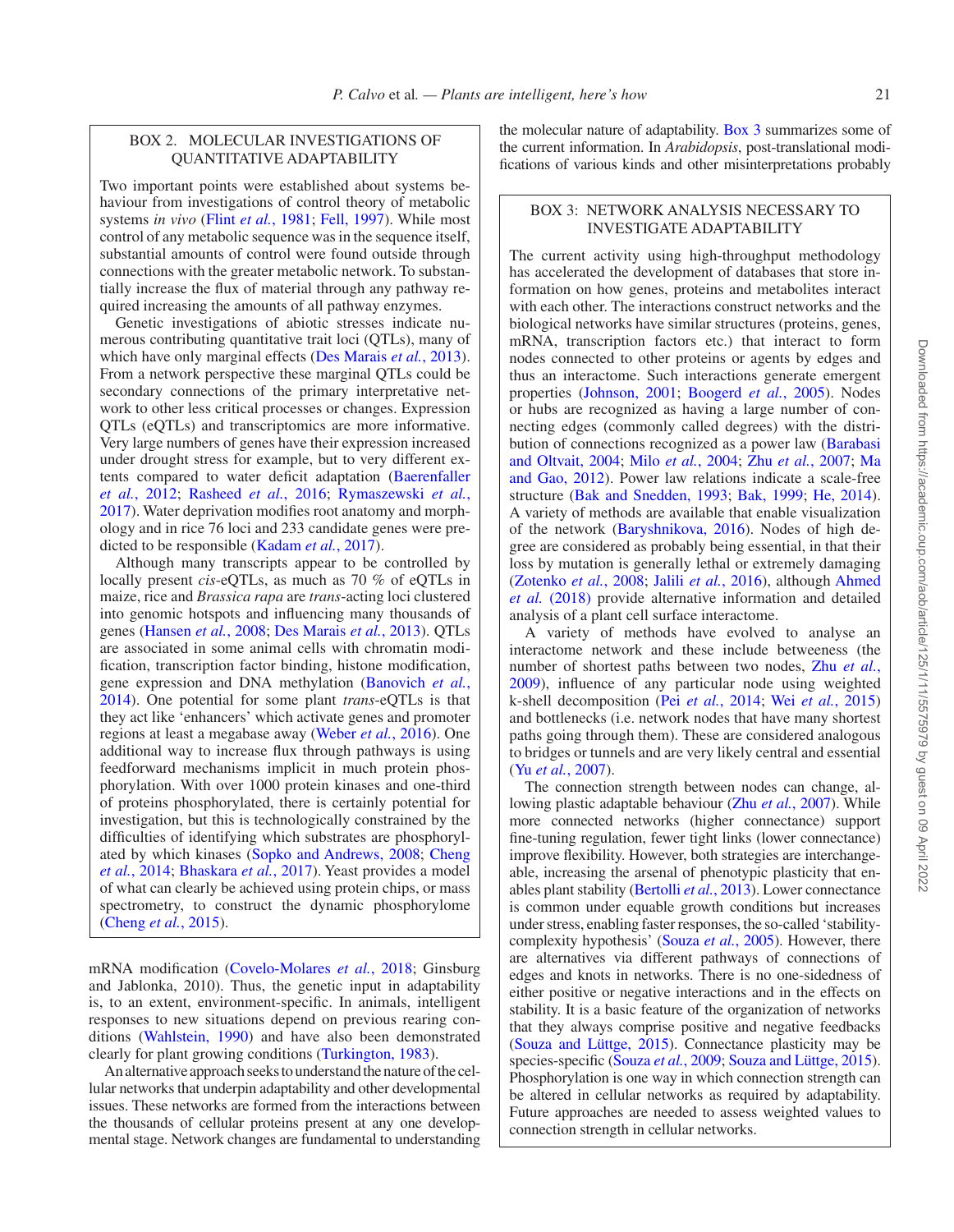#### BOX 3: Continued

Synaptic plasticity (connection strength) in neural systems is thought to be altered by the frequency of action potential movement [\(Hebb, 1949\)](#page-15-47). Initiation of mechanically induced  $Ca<sup>2+</sup>$  transients in plant cells also increases the synthesis of proteins (Ca2+-dependent kinases, calmodulin and others) that in turn increase information flow through this  $Ca^{2+}$ -initiated pathway [\(Trewavas, 1999](#page-17-54)). This is a Hebbian type of control although slower than used in nervous systems.

Ma *et al.* [\(2009\)](#page-16-55) have defined network topologies that enable adaptation using the two requirements of sensitivity and precision. Their analysis indicates minimal requirements involve feedback and feedforward circuitry and with modification provide for robust adaptation. Such a structure exists for perhaps the simplest of intelligence – chemotaxis by *Escherichia coli*, in toxin or nutrient gradients ([Hoffer](#page-15-6) *et al.*, [2001](#page-15-6)). Network resilience (the maintenance of function despite errors, failures and environmental challenges) depends on network density, heterogeneity and symmetry (Gao *[et al.](#page-15-48)* [2016](#page-15-48)). The relationship to adaptability is obvious.

more than double the proteins expressed from 24 000 identified genes [\(Watahiki and Trewavas, 2019](#page-17-23)). Describing the complete, plant cellular network will be challenging. However, given the progress in yeast and bacteria this could be accomplished if large numbers of laboratories are prepared to collaborate.

# THE CRITICAL TRAITS THAT CONSTRUCT ADAPTIBLE INTELLIGENT BEHAVIOUR

Adaptability, despite seemingly a simple term, is one of considerable complexity. Numerous forms of animal behaviour are assumed by some to require a neural investment; and yet, even animals, with a central nervous system (CNS), engage in behaviours and make decisions without the CNS (e.g. immune systems). Furthermore, single-celled organisms and bacteria (summarized earlier in this article) clearly behave in a variety of ways. [Eisenstein \(1975\)](#page-15-37) argues that interpolation of neural cells in multicellular animals elaborates but does not fundamentally change the basic behaviours (learning, memory, etc.) already exhibited by single-celled organisms. While increasing numbers of connected nerve cells could generate emergent properties, even three of four neurons connected together exhibit memory, error correction, time sequence retention and a capacity for solving optimization problems [\(Hopfield, 1982\)](#page-15-38). Plants do use forms of electrical connection ([Calvo](#page-14-40) *et al.*, 2017) and these abilities can be seen as derived from unicellular ancestors along with learning and memory that are present in motile single plant cells.

### *Systems biology is a productive approach to unpick adaptability*

The traits described below ([Fig. 3\)](#page-12-0) we regard as essential constituents of plant intelligence and also adaptability. Understanding their molecular basis can be investigated using the wealth of technologies in present-day systems biology.

High-throughput methods of genetic analysis, transcriptional and translational change, DNA, chromatin and mRNA modifications, interactome and phosphorylome analyses converge on providing the essential information [\(Gutierrez](#page-15-39) *et al.*, 2005; [Joyard and McCormick, 2010;](#page-16-51) [Boogerd](#page-14-41) *et al.*, 2013; [Sheth and](#page-17-53)  [Thaker, 2014](#page-17-53)).

### *Learning and memory as part of adaptability*

*Habituation.* Habituation is the response decrement to an intermittent but repetitive stimulus. It is a form of ubiquitous learning, present in single cells, mammals and plants ([Eisenstein](#page-15-40) *et al.*, [1980;](#page-15-40) [Gagliano](#page-15-41) *et al.*, 2014, [2018](#page-15-42)). Habituation as learning can be recognized by using a similar but non-identical stimulus whose response remains unchanged during the habituation process. Habituation was convincingly identified in the drop response of *Mimosa* ([Gagliano](#page-15-41) *et al.*, 2014). [Eisenstein](#page-15-40) *et al.* [\(1980\)](#page-15-40) proposed that in single aneural cells, habituation resulted from a progressive reduction in the size of cytosolic  $Ca^{2+}$ transients. Repetitive wind stimuli applied to tobacco seedlings led to progressive reduction in cytosolic  $Ca^{2+}$  transients whilst cold shock-induced  $Ca^{2+}$  transients remained unaffected ([Knight](#page-16-52) *et al.*, 1992). This is also an example of habituation that supports the proposed mechanism of [Eisenstein](#page-15-40) *et al.* (1980). The adaptive function of habituation provides for a rapid maximization of the organism's overall readiness to cope with novel stimuli and to minimize unnecessary costs: the so-called 'behavioural homeostasis theory' ([Turner, 2007;](#page-17-5) [Eisenstein](#page-15-43) *et al.*, [2012\)](#page-15-43). All forms of habituation require the frequency and number of stimuli to be remembered and are (for the most part) adaptive responses.

Direct experimental evidence of associative learning has been published ([Gagliano](#page-15-44) *et al.*, 2016). A neutral cue was used to demonstrate its potential during foraging for resources and is the first example of an important plant learning capability. Learning about increasing nutrient supply (trajectory sensitivity) can lead to anticipation and enhanced root branching ([Shemesh](#page-16-53) *et al.*, 2010). Systems analysis should help with appreciation of its molecular basis.

*Sensitization.* Sensitization occurs when overall responsiveness is increased by the subsequent signal [\(Eisenstein](#page-15-43) *et al.*, [2012\)](#page-15-43). Tendril curling is sensitized when tendrils are touched in darkness and then briefly exposed to blue light ([Jaffe and](#page-15-45) [Shotwell, 2006](#page-15-45)). The first few light exposures increase curling rates before a decline. Abiotic and herbivore signals also can be placed in this class of behaviour. Brief treatments lead to an enhanced response on a second or third stimulation ([Bruce](#page-14-42) *et al.*, [2007;](#page-14-42) Frost *et al.*[, 2008\)](#page-15-46).

*Memory, an important adaptive response that has to be learnt.* The presence of a memory of a previous stimulus is recognized because subsequent stimuli of the same kind now exhibit an altered molecular or phenotypic response. There are numerous examples of memory in plants [\(Trewavas, 2009](#page-17-30)). Herbivory can be regarded as a predator–prey relationship, and plant memory here (priming) was first identified in predation ([Baldwin and Schmelz, 1996](#page-14-43); [Ruuhola](#page-16-54) *et al.*, 2007). Plants that have been attacked previously respond more quickly and to a greater extent (Frost *et al.*[, 2008\)](#page-15-46). Disease attacks and abiotic stresses lead to the establishment of a memory of the challenge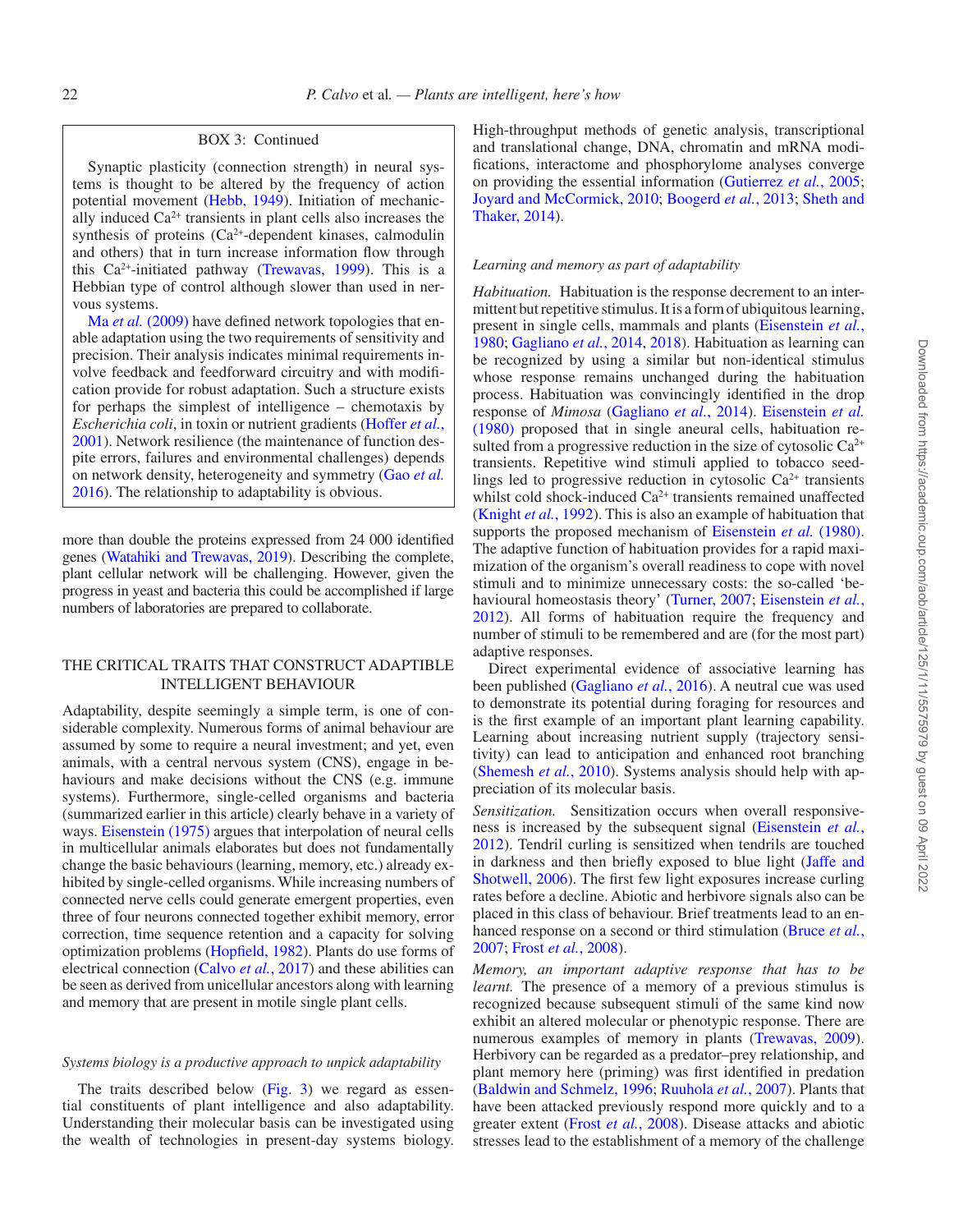

<span id="page-12-0"></span>FIG. 3. Potential behavioural traits that can influence individual adaptability in real world conditions. This figure summarizes some of the behavioural traits indicated in the section 'The critical traits that construct adaptible intelligent behaviour'.

that is used in defence from subsequent episodes (e.g. [Bruce](#page-14-42) *et al.*[, 2007](#page-14-42); [Fleta-Seriano and Munne-Bosch, 2016](#page-15-31)). Some memories such as in *Dionea* are clearly electrical and short lived. Others involve longer term changes in gene expression and longer again in chromatin structural alterations that can last for years [\(Probst and Scheid, 2015](#page-16-56)). There are also wellestablished reports of the effects of moderate changes in temperature, soil mineral changes and effects of various chemicals or physical treatments that can last for 5–12 generations (e.g. [Cullis, 2005;](#page-14-44) [Highkin, 1958;](#page-15-49) [Hill, 1965](#page-15-50); [Moss and Mullett,](#page-16-57) [1982](#page-16-57)). These events are probably epigenetic in origin, as de-scribed for memory in non-neural cells [\(Ginsburg and Jablonka,](#page-15-51) [2009](#page-15-51)).

Similar variation in memory lengths to the above exist in the human brain. Short-term memory in the brain depends on glutamate-sensitive Ca2+ channels. Such channels have been identified in plant cells and contribute to long-distance communication as well as herbivory resistance [\(Toyota](#page-17-55) *et al.*, 2018). Long-term neural memory requires protein synthesis and also involves epigenetic chromatin changes in nerve cells [\(Jarome and Lubin, 2014\)](#page-16-58).

### *Error perception and correction in adaptability*

In real-world circumstances, errors in development or in signal response are likely to be common. Error diagnosis and correction is found in single-celled organisms ([Clark, 2010](#page-14-7), [2013](#page-14-8)). Error perception and correction involves mechanosensitive  $Ca^{2+}$  channels acting in Hebbian-like mode ([Clark,](#page-14-7) [2010](#page-14-7), [2013\)](#page-14-8). Such mechano-sensitive channels are present in plants [\(Basu and Haswell, 2017](#page-14-45))

Visible error correction was reported by [Darwin \(1875\)](#page-15-52) and [von Sachs \(1887\).](#page-16-59) In climbing plants provided with an unsuitable support such as a glass rod, curling starts, stops, unwinds and then searches elsewhere, an indication of adaptability and obvious intelligence. If an etiolated plant is exposed to a brief flash of light, it will start to phototropically bend and then straighten after 1–2 h. Presumably such plants use checkpoints for curling, bending, etc. Systems biology might be able to identify them.

#### *Speed versus accuracy*

If changes in environmental conditions are fast, then this increases the likelihood of adaptive errors in response. Furthermore, new learning will be necessary unless the condition has been previously experienced. Comparisons of abiotic stress of sudden change, for example, to water depletion or heat shock temperature (e.g. conditions requiring massive chaperonin synthesis), compared to slower manipulation to the same level, will reveal probable errors and also errors in adaptability.

#### *Decisions and discrimination between choices*

Decisions are an essential part of growth and development and their adaptive, intelligent modifications. Its costs and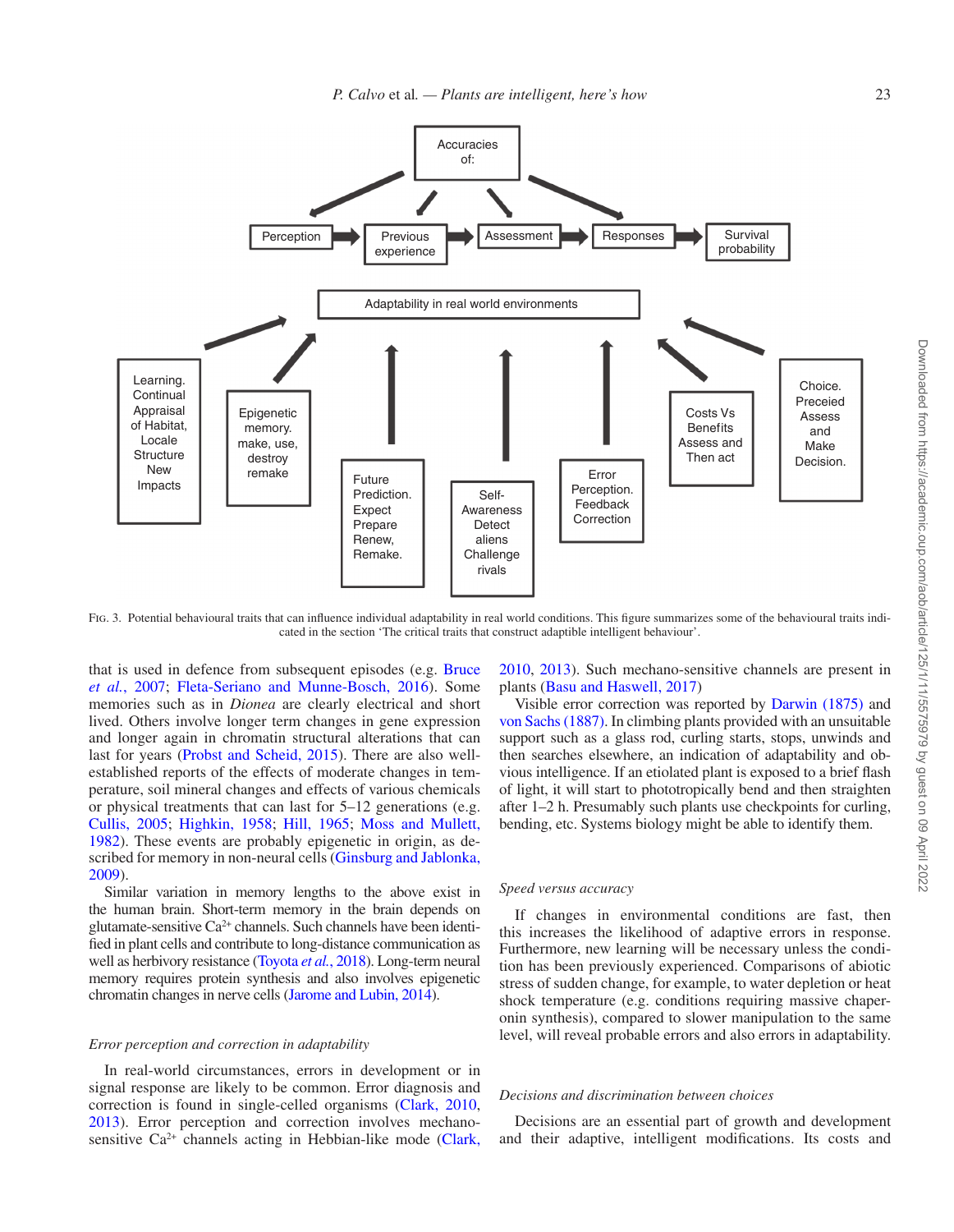benefits, the potential trade-offs involved and an assessment of present internal circumstances would seem essential along with assessment of any that are anticipated in the near future. The internal circumstances will be encoded in the networks both inside and outside cells within tissues and the whole plant; anticipated futures probably result from past experience, which is remembered and expectation of repetition. Decisions do require crossing a threshold in development, and in somatic mosaic tissues some form of quorum sensing seems appropriate [\(Trewavas, 2012\)](#page-17-56). Feedforward mechanisms using bi-stable switches are likely to be involved so that the size of change necessary to cross the threshold will be very small. Systems analysis is needed to describe both the threshold and how it is exceeded. When provided with several different environments for growth, plants choose the environment which best increases growth rates [\(Trewavas, 2014\)](#page-17-4). How these decisions are made requires an examination of learning pathways, memories and future assessment.

#### *Costs and benefits*

Costs are again probably estimated from prior experiences and memory of them as do benefits. They form a crucial part of adaptive assessments and responses. Herbivore resistance (or resource limitation) provides good examples of costs and benefits [\(Bloom](#page-14-46) *et al.*, 1985; [Cipollini](#page-14-47) *et al.*, 2014; [Zust and](#page-17-57)  [Agrawal, 2017](#page-17-57)). The primary costs of herbivory come from the use of basic resources to synthesize numerous natural pesticides, which thus reduce those for growth and then life cycle completion, the ultimate driver. A suggested very simple interaction structure for resistance has been indicated but needs more details on molecular interactions and network structures [\(Zust and Agrawal, 2017](#page-17-57)).

Resource limitations of fixed carbon (C) can increase shoot growth whilst N and P deficiency increases root growth. The cost is overall growth reduction and the benefit of adaptability is to best retain the target of the life cycle but with a likely reduction in stored resources for seed production. [Bloom](#page-14-46) *et al.* [\(1985\)](#page-14-46) creatively used numerous economic terms to describe resource limitation. Using this analogy now requires these economic terms to be replaced by molecular network formations described by [Davidson \(2010\)](#page-15-14). Economies are also complex adaptive structures and a further approach is to use the ECHO model generated by Holland (1996) based on adaptive behaviour. This model is also applicable to herbivory.

#### *Self-awareness and self-recognition*

Numerous investigations have indicated that plants are directly aware of neighbours and take competitive, adaptive action [\(Schenk](#page-17-33) *et al.*, 1999; Falik *et al.*[, 2003,](#page-15-53) [2006](#page-15-54), [2011;](#page-15-55) [Gruntmann](#page-15-56)  [and Novoplansky, 2004;](#page-15-56) [Herben and Novoplansky, 2008;](#page-15-57) [Gagliano](#page-15-58) *et al.*, 2012; [Gagliano and Renton, 2013;](#page-15-59) [Novoplansky,](#page-16-34)  [2019\)](#page-16-34). One good possibility for root recognition is secretion of peptides, which can be detected by cell-surface-resident, receptor-like kinases that respond to peptides (Ma *et al.*[, 2016\)](#page-16-60). Kin recognition and separated vegetative clones could well

operate in a similar manner. Secreted peptide sequences could be intentionally changed with time, thus destroying original kin or clone recognition and leading to recognition as aliens ([Gruntmann and Novoplansky, 2004;](#page-15-56) [Dudley and File, 2007](#page-15-60); [Pennisi, 2019\)](#page-16-61). Recognizing aliens implies recognition of self too (although for other options, see [Novoplansky, 2009\)](#page-16-31).

# *Anticipation of future environmental change*

Anticipation of future environmental change is known to occur and improves adaptability [\(Aphalo and Ballare, 1995](#page-14-48); [Gagliano](#page-16-62) *et al.*, 2016; [Novoplansky, 2016;](#page-15-44) [Calvo and Friston,](#page-14-49)  [2017\)](#page-14-49). Long-term memory of environmental change with network structures remaining from previous encounters is one possibility. Certainly, the presence of a memory of any event will alter assumptions of future environmental change. Environmental influences experienced by the mother plant can survive into siblings [\(Trewavas, 2014\)](#page-17-4).

#### *Cognition and consciousness*

Cognition is sometimes confused with consciousness, which leads to its rejection as being present in plants ([Segundo-Ortin](#page-17-58) [and Calvo, 2019\)](#page-17-58). Cognition results from detection of environmental variables and enables a mapping process to indicate what is present and in many cases where [\(Calvo, 2007](#page-14-50); [Gagliano, 2015\)](#page-15-61). This has already been mentioned several times in this article. With regard to consciousness, 'Not just animals are conscious but every organic being every autopoietic cell is conscious. In the simplest sense, consciousness is an awareness of the outside world' ([Margulis and Sagan, 1995,](#page-16-14) p.122). On this basis plants have at least a simple consciousness ([Calvo,](#page-14-40)  [2017,](#page-14-40) [2018](#page-14-51); [Calvo](#page-14-40) *et al.*, 2017; [Gagliano, 2017\)](#page-15-62).

## **CONCLUSION**

This article has highlighted adaptability as a critical property that incorporates learning and memory, and is involved in evolution and individual survival of wild plants. Intriguingly, exploration and exploitation (competition and selection) are involved in all these processes. The ability to sense the extent of the environment for any individual wild plant is, along with its genomic, learnt and memory structures, a critical issue for fitness. The complexity involved is substantial and we consider that framing this capability as intelligent rightly ascribes the recognition of adaptability as a critical element to the life cycle of any individual. 'The phenomena of irritability both in the vegetable and animal kingdom must in the main be purposeful. All those adaptations in the organism are purposeful which contribute to its maintenance and insure its existence' (von Sachs, 1882, p. 601). The goal of understanding plant intelligence is very unlikely ever to be achieved by looking at one environmental feature at a time in laboratory conditions as suggested by [Chamowitz \(2018\)](#page-14-1). It will be necessary instead to use real-world conditions, examining multiple interactions and with experiments spread over time.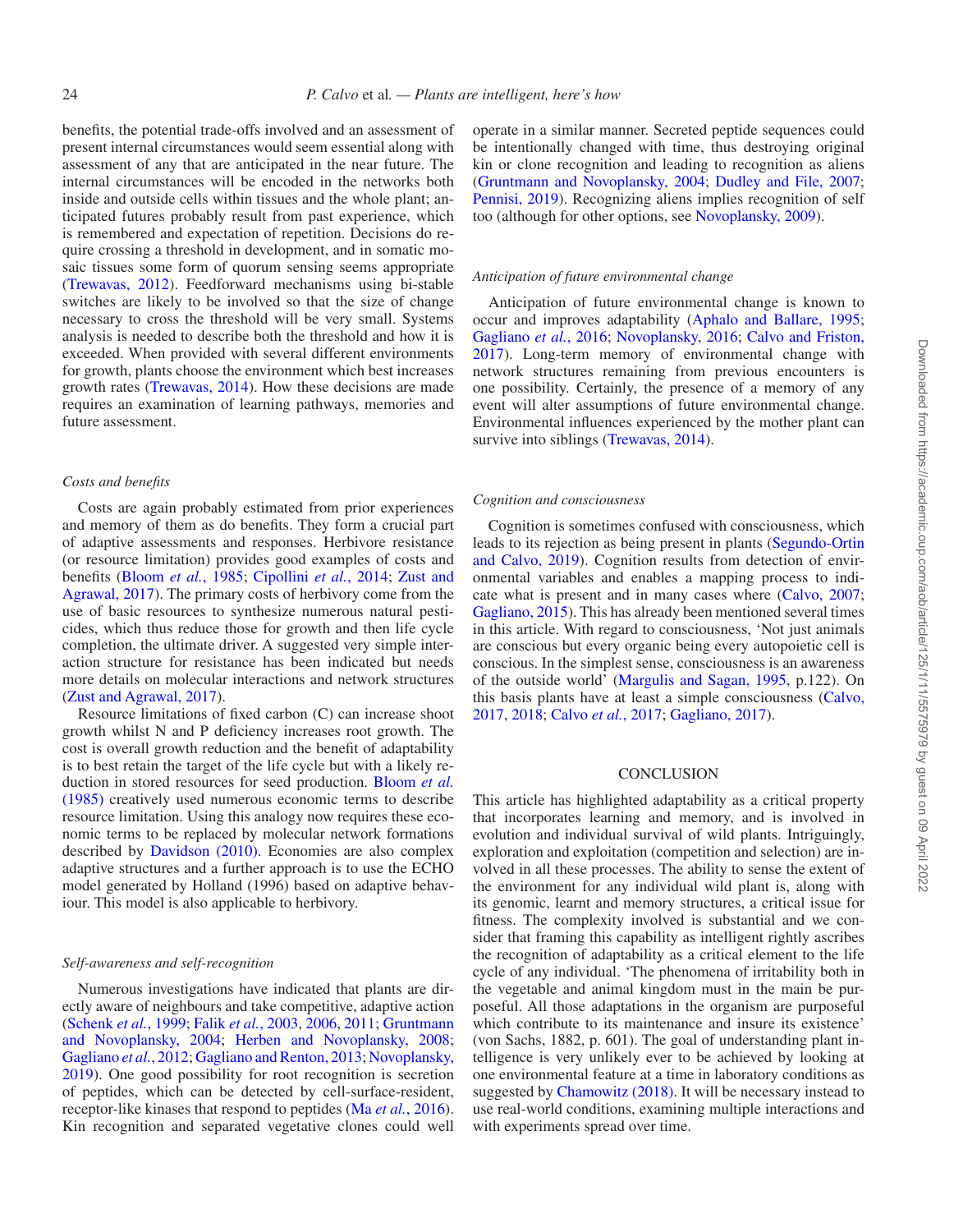### FUNDING

P.C. is supported by the Office of Naval Research Global (Award No. N62909-19-1-2015). M.G. is supported by the Templeton World Charity Foundation (TWCF) under the Diverse Intelligences Initiative. G.M.S. is supported by Conselho Nacional de Desenvolvimento Científico e Tecnológico (CNPq grant 302715/2018-5).

### ACKNOWLEDGEMENTS

We are very grateful to Professor Ariel Novoplansky for a critical reading of the manuscript and numerous suggestions for improvement. He is not responsible for the views expressed within. The authors declare no conflicts of interest.

#### LITERATURE CITED

- <span id="page-14-9"></span>**Adler J, Tao W-W. 1974.** Decision making in bacteria: chemotactic response of *Escherichia coli* to conflicting stimuli. *Science* **184**: 1292–1294.
- <span id="page-14-38"></span>**Ahmed H, Howton TC, Sun Y, Weinberger N, Belkhadir Y, Mukhtar MS. 2018.** Network biology discovers pathogen contact points in host protein– protein interactomes. *Nature Communications* **19**: 23121.
- <span id="page-14-10"></span>**Allmann J. 1999.** *Evolving brains*. Scientific American Library.
- <span id="page-14-0"></span>**Alpi A, Amrhein N, Bert A,** *et al.* **2007.** Plant neurobiology: no brain, no gain. *Trends in Plant Science* **12**: 135–136.
- <span id="page-14-13"></span>**Anderson PW. 1972.** More is different. *Science* **177**: 393–396.
- <span id="page-14-48"></span>**Aphalo PJ, Ballare CL. 1995.** On the importance of information acquiring systems in plant–plant interactions. *Functional Ecology* **9**: 5–14.
- <span id="page-14-11"></span>**Armitage JI, Holland IB, Jenai U, Kenny B. 2005**. "Neural networks" in bacteria: making connections. *Journal of Bacteriology* **187**: 26–36.
- <span id="page-14-6"></span>**Armus HL, Montgomery AR, Jellison JL. 2006.** Discrimination learning in *Paramecia*. *Psychological Record* **56**: 489–498.
- <span id="page-14-24"></span>**Auld JR, Agrawal AA, Relyea RA. 2010.** Re-evaluating the costs and limits of adaptive phenotypic plasticity. *Proceedings of the Royal Society London Series B* **277**: 503–511.
- <span id="page-14-29"></span>**Baerenfaller K, Massonnet C, Walsh S,** *et al.* **2012.** Systems-based analysis of *Arabidopsis* leaf growth reveals adaptation to water deficit. *Molecular Systems Biology* **8**: 606.
- <span id="page-14-36"></span>**Bak P. 1999.** *How nature works. The science of self-organised criticality*. New York: Springer.
- <span id="page-14-35"></span>**Bak P, Snedden K. 1993.** Punctuated equilibrium and criticality in a simple model of evolution. *Physical Review Letters* **71**: 4083–4086.
- <span id="page-14-43"></span>**Baldwin IT, Schmelz EA. 1996.** Immunological "memory" in the induced accumulation of nicotine in wild tobacco. *Ecology* **77**: 236–246.
- <span id="page-14-20"></span>**Baldwin JM. 1896.** A new factor in evolution. *American Naturalist* **30**: 441– 451; 536–553.
- <span id="page-14-15"></span>**Baliga NS. 2008.** The scale of prediction. *Science* **320**: 1297–1299.
- <span id="page-14-19"></span>**Baluška F, Mancuso S. 2016.** Vision in plants via plant-specific ocelli? *Trends in Plant Science* **21**: 727–730.
- <span id="page-14-31"></span>**Banovich NE, Lan X, McVicker G,** *et al.* **2014.** Methylation QTLs are associated with coordinated changes in transcription factor binding, histone modifications and gene expression levels. *PLoS Genetics* **10**: e1004663.
- <span id="page-14-16"></span>**Barabasi A-L, Oltvai ZN. 2004.** Network biology: understanding the cells functional organisation. *Nature Reviews Genetics* **5**: 101–115.
- <span id="page-14-37"></span>**Baryshnikova A. 2016.** Exploratory analysis of biological networks through visualization, clustering, and functional annotation in cytoscape. *Cold Spring Harbor Protocols* **2016**: pdb.prot077644.
- <span id="page-14-45"></span>**Basu D, Haswell ES. 2017.** Plant mechano-sensitive ion channels: an ocean of possibilities. *Current Opinion in Plant Biology* **40**: 43–48.
- <span id="page-14-2"></span>**Bazzaz FA. 1996.** *Plants in changing environments.* Cambridge: Cambridge University Press.
- <span id="page-14-22"></span>**Bateson G. 1963.** The role of somatic change in evolution. *Evolution* **17**: 529–539.
- <span id="page-14-23"></span>**Beadle GW. 1980.** The ancestry of corn. *Scientific American* **242**: 112–119.
- <span id="page-14-3"></span>**Beer RD. 1990.** *Intelligence as adaptive behaviour; an experiment in computational ethology*. San Diego: Academic Press.
- <span id="page-14-39"></span>**Bertolli S, Vítolo H, Souza G. 2013.** Network connectance analysis as a tool to understand homeostasis of plants under environmental changes. *Plants* **2**: 473–488.
- <span id="page-14-33"></span>**Bhaskara GB, Wen T-N, Nguyen TT, Verslues PE. 2017.** Protein phosphatase 2Cs and microtubule-associated stress protein 1 control microtubule stability, plant growth, and drought response. *The Plant Cell* **29**: 169–191
- <span id="page-14-5"></span>**Binet A. 1897.** *The psychic life of micro-organisms*. Chicago: Open Court Publishing.
- <span id="page-14-4"></span>**Binet A, Simon T. 1916.** *The development of intelligence in children (The Binet-Simon Scale)* (Kite ES, Trans.). Baltimore: Williams & Wilkins Co.
- <span id="page-14-18"></span>**Blancaflor EB, Fasano JM, Gilroy S. 1998.** Mapping the functional roles of cap cells in the response of *Arabidopsis* primary root to gravity. *Plant Physiology* **116**: 213–222.
- <span id="page-14-46"></span>**Bloom AJ, Chapin FS III, Mooney HA. 1985.** Resource limitation in plants – an economic analogy. *Annual Review of Ecology and Systematics* **16**: 363–392.
- <span id="page-14-41"></span>**Boogerd FC, Bruggemena FJ, Richardson RC. 2013.** Mechanistic explanations and models in molecular systems biology. *Foundations of Science* **18**: 725–744.
- <span id="page-14-14"></span>**Boogerd FC, Brugemann FJ, Richardson RC, Stephan A, Westerhoff HV. 2005.** Emergence and its place in nature: a case study of biochemical networks. *Synthese* **145**: 131–164.
- <span id="page-14-28"></span>**Borkotoky S, Saravanan V, Jaiswal A,** *et al.* **2013.** The *Arabidopsis* stress gene responsive database. *International Journal of Plant Genomics* 949564.
- <span id="page-14-17"></span>**Bradford K, Trewavas AJ. 1994.** Sensitivity thresholds and variable time scales in plant hormone action. *Plant Physiology* **105**: 1029–1036.
- <span id="page-14-27"></span>**Brooks AN, Turkarsian S, Beer KD, Lo FY, Baliga NS. 2011.** Adaptation of cells to new environments. *Wiley Interdisciplinary Reviews of Systems Biology and Medicine* **3**: 544–561.
- <span id="page-14-12"></span>**Bruce TJA. 2010.** Exploiting plant signals in sustainable agriculture. In: Baluska F, Ninkovic V, eds. *Plant communication from an ecological perspective*. Berlin: Springer-Verlag, 215–228.
- <span id="page-14-42"></span>**Bruce TJA, Matthes MA, Napier JC, Pickett JA. 2007.** Stressful "memories" of plants: evidence and possible mechanisms. *Plant Science* **173**: 603–607.
- <span id="page-14-50"></span>**Calvo P. 2007.** The quest for cognition in plant neurobiology. *Plant Signaling and Behavior* **2**: 208–211.
- **Calvo P. 2017.** What is it like to be a plant? *Journal of Consciousness Studies* **24**: 205–227.
- <span id="page-14-51"></span>**Calvo P. 2018.** Caterpillar/basil-plant tandems. *Animal Sentience* **11**: 100.
- <span id="page-14-49"></span>**Calvo P, Friston K. 2017.** Predicting green: really radical (plant) predictive processing. *Journal of the Royal Society Interface* **14**: 20170096.
- <span id="page-14-40"></span>**Calvo P, Sahi VP, Trewavas AJ. 2017.** Are plants sentient? *Plant, Cell & Environment* **40**: 2858–2869.
- <span id="page-14-26"></span>**Causton HC, Ren B, Koh SS,** *et al.* **2001.** Remodelling of the yeast genome expression in response to environmental changes. *Molecular Biology of the Cell* **12**: 323–337.
- <span id="page-14-1"></span>**Chamowitz D. 2018.** Plants are intelligent – now what. *Nature Plants* **4**: 622–623.
- <span id="page-14-34"></span>**Cheng C, Anderes E, Yan K-K, Ung M, Wang D, Gerstein M. 2015.** An approach for determining and measuring network hierarchy applied to comparing the phosphorylome and the regulome. *Genome Biology* **16**: 63.
- <span id="page-14-32"></span>**Cheng H, Deng W, Wang Y, Ren J, Liu Z, Xue Y. 2014.** dbPPT: a comprehensive database of protein phosphorylation in plants. *Database* **bau121**: 1–8.
- <span id="page-14-25"></span>**Cianciolo AT, Sternberg RJ. 2004.** *Intelligence, a brief history*. Oxford: Blackwells.
- <span id="page-14-47"></span>**Cipollini D, Walters D, Voelckel C. 2014.** Costs of resistance in plants: from theory to evidence. *Annual Plant Reviews* **47**: 263–307.
- <span id="page-14-7"></span>**Clark KB. 2010.** Origins of learned reciprocity in solitary ciliates searching grouped 'courting' assurances at quantum efficiencies. *Biosystems* **99**: 27–41
- <span id="page-14-8"></span>**Clark KB. 2013.** Ciliates learn to diagnose and correct classical error syndromes in mating strategies. *Frontiers in Microbiology* **4**: 229.
- <span id="page-14-21"></span>**Corning P. 2003.** *Natures magic. Synergy in evolution and the fate of humankind*. Cambridge: Cambridge University Press.
- <span id="page-14-30"></span>**Covelo-Molares H, Bartosovic M, Vanacova S. 2018.** RNA methylation in nuclear pre-mRNA processing. *Wiley Interdisciplinary Reviews RNA* **9**: e1489.
- <span id="page-14-44"></span>**Cullis CA. 2005.** Mechanism and control of rapid genomic changes in flax. *Annals of Botany* **95**: 204–206.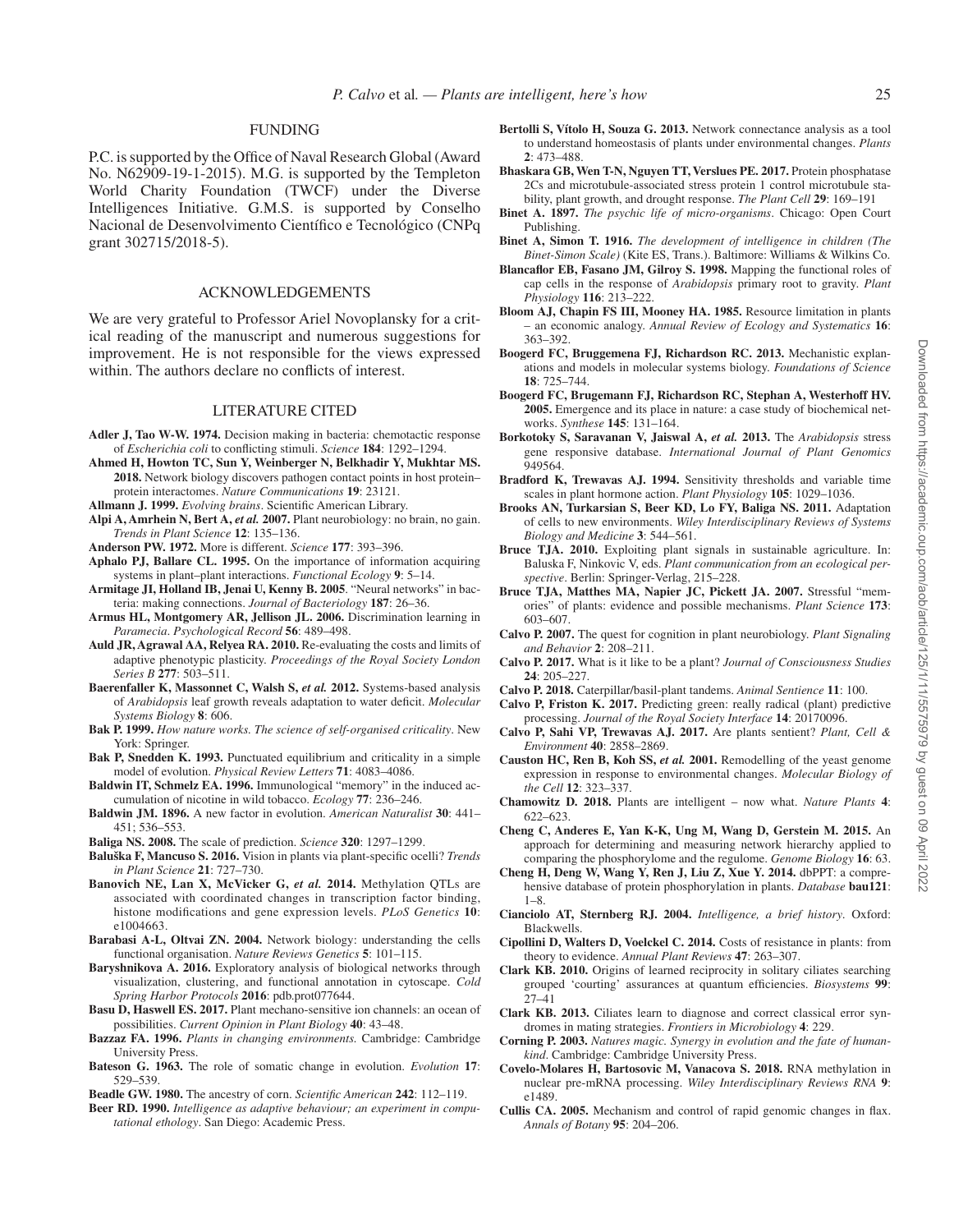- <span id="page-15-22"></span>**Darwin C. 1868.** *The variation of animals and plants under domestication*. Volumes **1 and 2**. London: John Murray.
- <span id="page-15-10"></span>**Darwin C. 1871** *The descent of man*. London: John Murray.
- <span id="page-15-52"></span>**Darwin C. 1875.** *On the movements and habits of climbing plants*. London: John Murray.
- <span id="page-15-21"></span>**Darwin C, Darwin F. 1880.** *The power of movements in plants*. London: John Murray.
- <span id="page-15-14"></span>**Davidson EH. 2010.** Emerging properties of animal gene regulatory networks. *Nature* **468**: 911–920.
- <span id="page-15-2"></span>**Deary IJ. 2001.** *Intelligence. A very short introduction*. Oxford: Oxford University Press.
- **De la Fuente IM. 2014.** Metabolic dissipative structures. In: Aon MA, Saks V, Schlattner U, eds. *Systems biology of metabolic and signaling networks: energy, mass and information transfer*. New York: Springer Books, 179–212.
- <span id="page-15-13"></span>**De la Fuente I. 2015.** Elements of the cellular metabolic structure. *Frontiers in Molecular Biosciences* **2**. doi: 10.3389/fmolb.2015.00016.
- <span id="page-15-34"></span>**Des Marais DL, Hernandez KM, Juenger TE. 2013.** Genotype-byenvironment interaction and plasticity: exploring genomic responses of plants to the abiotic environment. *Annual Review of Ecology and Systematics* **44**: 5–29.
- <span id="page-15-16"></span>**Demongeot J, Hasgui H, Thellier M. 2019.** Memory in plants: Boolean modeling of the learning and store/recall memory functions in response to environmental stimuli. *Journal of Theoretical Biology* **467**:123–133.
- <span id="page-15-26"></span>**Detterman DK. 1982.** Does "g" exist? *Intelligence* **6**: 99–108.
- <span id="page-15-27"></span>**Detterman DK. 1986.** Human intelligence is a complex system of separate processes. In: Sternberg RJ, Detterman DK, eds. *What is intelligence?* Norwood: Ablex Publishing, 57–63.
- <span id="page-15-9"></span>**Dolgin E. 2019.** The secret social lives of viruses. *Nature* **570**, 290–292.
- <span id="page-15-11"></span>**Dudley SA. 2015.** Plant cooperation. *AoB Plants* **7** plv113. doi: 10.1093/ aobpla/plv113.
- <span id="page-15-60"></span>**Dudley SA, File AL. 2007.** Kin recognition in an annual plant. *Biology Letters* **3**: 435–438.
- <span id="page-15-40"></span>**Eisenstein EM, Brunder DG, Blair HJ. 1980.** Habituation and sensitisation in an aneural cell: some comparative and theoretical considerations. *Neuroscience and Behavioral Reviews* **6**: 183–194.
- <span id="page-15-37"></span>**Eisenstein EM. 1975.** *Aneural organisms in neurobiology*. New York: Plenum.
- <span id="page-15-43"></span>**Eisenstein EM, Eisenstein DL, Sarma JSM, Knapp H, Smith JC. 2012.**  Some speculative ides about the behaviour homeostasis theory as to how the simple learned behaviours of habituation and sensitisation improve organism's survival throughout phylogeny. *Communicative and Integrative Biology* **5**: 233–239.
- <span id="page-15-54"></span>**Falik O, de Kroon H, Novoplansky A. 2006.** Physiologically-mediated self/ non-self, discrimination in *Trifolium repens* has mixed effects on plant performance. *Plant Signalling and Behaviour* **1**: 116–121.
- <span id="page-15-55"></span>**Falik O, Mordoch Y, Quansah L, Fait A, Novoplansky A. 2011.** Rumor has it …: relay communication of stress cues in plants. *PLoS One* **6**: e23625.
- <span id="page-15-53"></span>**Falik O, Reides P, Gersani M, Novoplansky A. 2003.** Self/ non-self discrimination in roots. *Journal of Ecology* **91**: 525–531.
- <span id="page-15-33"></span>**Fell D. 1997.** *Understanding the control of metabolism*. London: Portland Press.
- <span id="page-15-24"></span>**Finlay KW, Wilkinson GN. 1963.** The analysis of adaptation in a plantbreeding programme. *Australian Journal of Agricultural Research* **14**: 742–754.
- <span id="page-15-0"></span>**Firn R. 2004.** Plant intelligence: an alternative viewpoint. *Annals of Botany* **93**: 345–351.
- <span id="page-15-31"></span>**Fleta-Seriano E, Munne-Bosch S. 2016.** Stress memory and the inevitable effects of drought: a physiological perspective. *Frontiers in Plant Science* **7**: 143.
- <span id="page-15-32"></span>**Flint HJ, Tateson RW, Bartelmess IB, Porteous DJ, Donachie WD, Kacser H. 1981.** Control of the flux of the arginine pathway in *Neurospora crassa*. *Biochemical Journal* **200**: 231–246.
- <span id="page-15-46"></span>**Frost CJ, Mescher MC, Carlson JE, de Moraes C. 2008.** Plant defence priming against herbivores: getting ready for a different battle. *Plant Physiology* **146**: 118–124.
- <span id="page-15-25"></span>**Gage JL, Jarquin D, Romay C,** *et al.* **2017.** The effect of artificial selection on phenotypic plasticity in maize. *Nature Communications* **8**: 1348.
- <span id="page-15-61"></span>**Gagliano M. 2015.** In a green frame of mind: perspectives on the behavioural ecology and cognitive nature of plants. *AoB Plants* **7**: 1–8.
- <span id="page-15-62"></span>**Gagliano M. 2017.** The mind of plants: thinking the unthinkable. *Communicative and Integrative Biology* **10**: e1288333.
- <span id="page-15-42"></span>**Gagliano M, Abramson C, Depczynski M. 2018.** Plants learn and remember, let's get used to it. *Oecologia* **186**: 29–31.
- <span id="page-15-59"></span>**Gagliano M, Renton M. 2013.** Love thy neighbour: facilitation through an alternative signalling modality in plants. *BMC Ecology* **13**: 19.
- <span id="page-15-41"></span>**Gagliano M, Renton M, Depczynski M, Mancuso S. 2014.** Experience teaches plants to learn faster and forget slower in environments where it matters. *Oecologia* **175**: 63–72.
- <span id="page-15-58"></span>**Gagliano M, Renton M, Duvdevani N, Timmins M, Mancuso S. 2012.** Out of sight but not out of mind: alternative means of communication in plants. *PLoS One* **7**: e37382.
- <span id="page-15-44"></span>**Gagliano M, Vyazovsky VV, Borbely AA, Grimonprez M, Depczynski M. 2016.** Learning by association in plants. *Scientific Reports* **6**: 38427.
- <span id="page-15-15"></span>Gan X, Stegele O, Behr J, et al. 2011. Multiple reference genomes and transcriptomes for *Arabidopsis thaliana*. *Nature* **477**: 419–423.
- <span id="page-15-48"></span>**Gao J, Barzel B, Barabasi A-L. 2016.** Universal resilience patterns in complex networks. *Nature* **530**: 307–312.
- <span id="page-15-20"></span>**Gardner RA, Gardner BT. 1969.** Teaching sign language to a chimpanzee. *Science* **165**: 664–672.
- <span id="page-15-30"></span>**Gasch AP, Spellman DT, Kao CM,** *et al.* **2000.** Genomic expression programs in the response of yeast cells to environmental changes. *Molecular Biology of the Cell* **11**: 4241–4257.
- <span id="page-15-4"></span>**Gelber B. 1952.** Investigations of the behaviour of *Paramecium aurelia*. *Journal of Comparative Physiology and Psychology* **45**: 58–65.
- <span id="page-15-19"></span><span id="page-15-7"></span>**Gianoli E. 2016.** Eyes in the chameleon vine? *Trends in Plant Science* **22**: 4–5. **Gibbs KA, Urbanowski ML, Greenberg EP. 2008.** Genetic determinants of
- <span id="page-15-1"></span>self-identity and social recognition. *Science* **321**: 256–259. **Gilbert SF. 2001.** Ecological development biology: developmental biology meets the real world. *Developmental Biology* **233**: 1–12.
- <span id="page-15-51"></span>**Ginsburg S, Jablonka E. 2009.** Epigenetic learning in non-neural organisms. *Journal of Bioscience* **34**: 633–646.
- <span id="page-15-8"></span>**Golden SS. 2003.** Think like a bacterium. *EMBO Reports* **4**: 15–17.
- <span id="page-15-23"></span>**Gorzelak MA, Asay AK, Pickles BJ, Simard SW. 2015.** Inter-plant communication through mycorrhizal networks mediates complex adaptive behaviour in plant communities. *AoB Plants* **7**: 050.
- <span id="page-15-3"></span>**Gottfredson LS. 1997.** Mainstream science on intelligence, history and bibliography: an editorial with 52 signatories. *Intelligence* **24**: 13–23.
- <span id="page-15-29"></span>**Grenier S, Barre P, Litrico I. 2016.** Phenotypic plasticity and selection: nonexclusive mechanisms of adaptation. *Scientifica* **2016**: 1–9.
- <span id="page-15-56"></span>**Gruntmann M, Novoplansky A. 2004.** Physiologically-mediated self/nonself discrimination in roots. *Proceedings of the National Academy of Sciences USA* **101**: 3863–3867.
- <span id="page-15-39"></span>**Gutierrez RA, Shasha DE, Coruzzi GM. 2005.** System biology for the virtual plant. *Plant Physiology* **138**: 550–554.
- <span id="page-15-18"></span>**Haberlandt G. 1914.** *Physiological plant anatomy* (translated by Drummond M). London: Macmillan and Co. Ltd.
- <span id="page-15-35"></span>**Hansen BG, Halkier BA, Kliebenstein DJ. 2008.** Identifying the molecular basis of QTLs: eQTLs add a new dimension. *Trends in Plant Science* **13**: 72–77.
- <span id="page-15-36"></span>**He BJ. 2014.** Scale-free brain activity: past, present and future. *Trends in Cognitive Sciences* **18**: 480–487.
- <span id="page-15-47"></span>**Hebb D. 1949.** *The organisation of behaviour. A neuropsychological theory*. New York: Wiley and Sons.
- <span id="page-15-57"></span>**Herben T, Novoplansky A. 2008.** Implications of self/non-self discrimination for spatial patterning of clonal plants. *Evolutionary Ecology* **22**: 337–350.
- <span id="page-15-49"></span>**Highkin HR. 1958.** Temperature-induced variability in peas. *American Journal of Botany* **45**: 626–631.
- <span id="page-15-50"></span>**Hill J. 1965.** Environmental induction of heritable changes in *Nicotiana*. *Nature* **207**: 732–734.
- <span id="page-15-5"></span>**Hinkle DJ, Wood DC. 1994.** Is tube escape learning by protozoa, associative learning? *Behavioural Neuroscience* **108**: 94–99.
- <span id="page-15-6"></span>**Hoffer SM, Westerhoff HV, Hellingwerf KJ, Postma PW, Tommassen J. 2001.** Autoamplification of two component regulatory system results in learning behaviour. *Journal of Bacteriology* **183**: 4914–4917.
- <span id="page-15-12"></span>**Holland JH. 1995.** *Hidden order. How adaptation builds complexity*. New York: Perseus Books.
- <span id="page-15-17"></span>**Holland JH. 2006.** Studying complex adaptive systems. *Journal of Systems Science and Complexity* **19**: 1–8.
- <span id="page-15-38"></span>**Hopfield JJ. 1982.** Neural networks and physical systems with emergent collective, computational abilities. *Proceedings of the National Academy of Sciences USA* **79**: 2554–2558.
- <span id="page-15-45"></span>**Jaffe M, Shotwell M. 2006.** Physiological studies on tendrils. XI. Storage of tactile information prior to the blue light activation effect. *Physiologia Plantarum* **50**: 78–82.
- <span id="page-15-28"></span>**Jain SK. 1978.** Inheritance of phenotypic plasticity in soft chess, *Bromus mobilis*. *Experientia* **34**: 835–836.

Downloaded from https://academic.oup.com/aob/article/125/1/11/5575979 by guest on 09 April 2022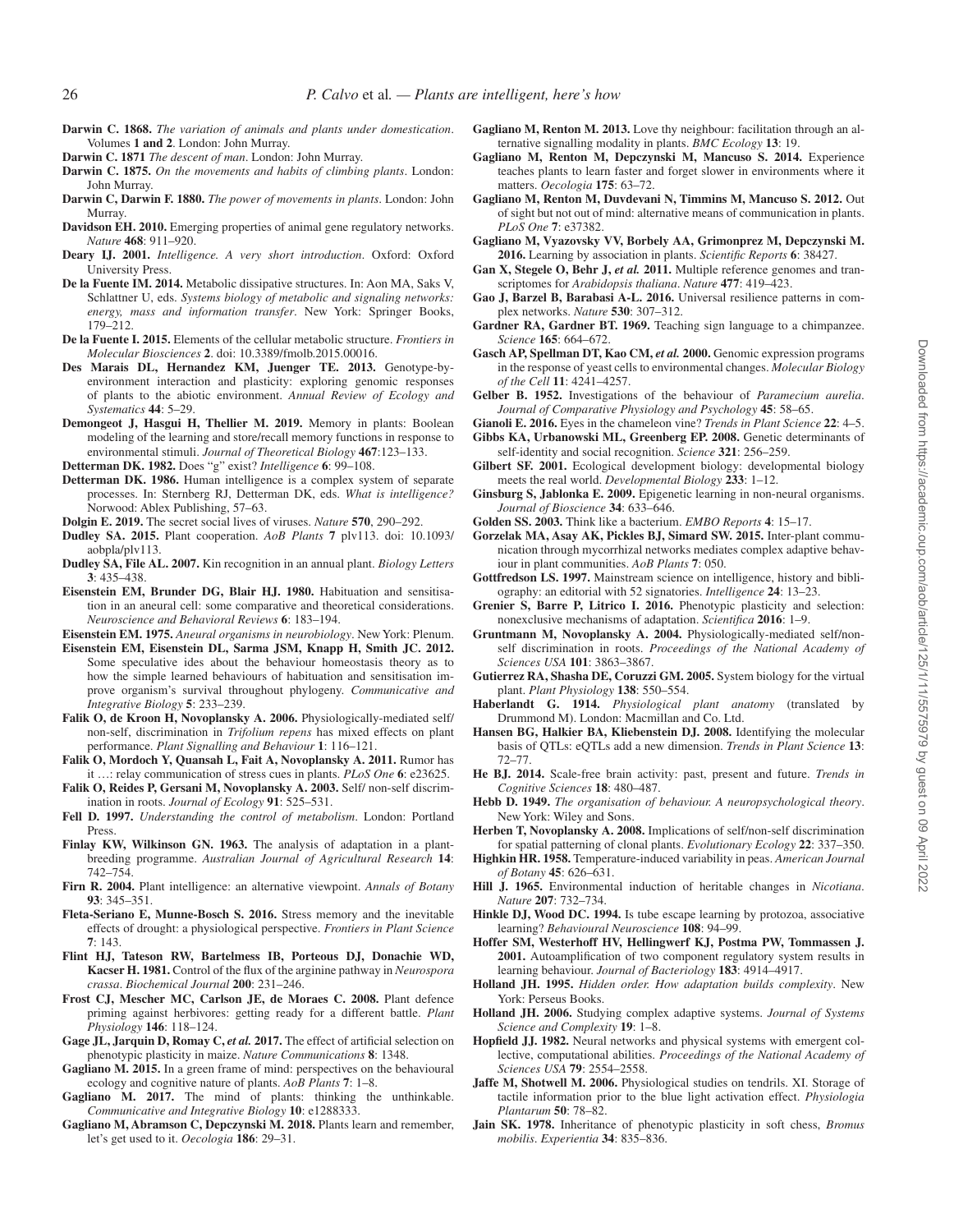- <span id="page-16-40"></span>**Jain SK, Martins PS. 1979.** Ecological genetics of the colonizing ability of rose clover (*Trifolium hirtum* All.). *American Journal of Botany* **66**: 361–366.
- <span id="page-16-49"></span>**Jalili M, Salehzadeh-Yazdi Y, Gupta S,** *et al.* **2016.** Evolution of centrality measurements for the detection of essential proteins in biological networks. *Frontiers in Physiology* **7**: 375.
- <span id="page-16-58"></span>**Jarome TJ, Lubin FD. 2014.** Epigenetic mechanisms of memory formation and reconsolidation. *Neurobiology, Learning and Memory* **115**: 116–127.
- <span id="page-16-8"></span>**Jékely G, Keijzer F, Godfrey-Smith P. 2015.** An option space for early neural evolution. *Philosophical Transactions of the Royal Society of London Series B. Biological Sciences* **370**: 1684.
- <span id="page-16-12"></span>**Jennings HS. 1906.** *Behaviour of the lower organisms*. New York: Columbia University Press.
- <span id="page-16-13"></span>**Jensen DD. 1957.** Experiments on learning in *Paramecia*. *Science* **125**: 191–192.
- <span id="page-16-41"></span>**Jinks JL, Pooni HS. 1982.** Determination of the environmental sensitivity of selection lines of *Nicotiana rustica* by the selection environment. *Heredity* **49**: 291–294.
- <span id="page-16-48"></span>**Johnson SB. 2001.** *Emergence: the connected lives of ants, brains, cities and software*. New York: Scribner.
- <span id="page-16-51"></span>**Joyard J, McCormick S. 2010.** Plant systems biology. *Plant Physiology* **152**: 401.
- <span id="page-16-47"></span>Kadam NN, Tamilselvan A, Lawas LMF, et al. 2017. Genetic control of plasticity in root morphology and anatomy of rice in response to water deficit. *Plant Physiology* **174**: 2302–2315.
- <span id="page-16-22"></span>**Kawakatsu T, Huang S-SC, Jupe F,** *et al.* **2015.** Epigenomic diversity in a global collection of *Arabidopsis thaliana* accessions. *Cell* **166**: 1–14.
- <span id="page-16-9"></span>**Keijzer FA. 2017.** Evolutionary convergence and biologically embodied cognition. *Interface Focus* **7**: 20160123.
- <span id="page-16-32"></span>**Kloepper JW, Ryu C-M, Zhang S. 2004.** Induced systemic resistance and promotion of plant growth by *Bacillus* spp. *Phytopathology* **94**: 1259–1266.
- <span id="page-16-52"></span>**Knight MR, Smith SM, Trewavas AJ. 1992.** Wind-induced plant motion immediately increases cytosolic calcium. *Proceedings of the National Academy of Sciences USA* **89**: 4967–4971.
- <span id="page-16-42"></span>**Kolling M, Kumari P, Burstenbinder K. 2019.** Calcium- and calmodulinregulated microtubule-associated proteins as signal-integration hubs at the plasma membrane-cytoskeleton nexus. *Journal of Experimental Botany* **70**: 387–396.
- <span id="page-16-38"></span>**Kusmec A, Deleon N, Schnable PS. 2018.** Harnessing phenotypic plasticity to improve maize yields. *Frontiers in Plant Science* **9**: 1377.
- <span id="page-16-43"></span>**Laitinen RAE, Nikoloski Z. 2019.** Genetic basis of plasticity in plants. *Journal of Experimental Botany* **70**: 739–745.
- <span id="page-16-37"></span>**Lamarck J. 1809.** *Zoological philosophy*. Translation 1914 by Elliott H. London: MacMillan.
- <span id="page-16-2"></span>**Legg S, Hunter M. 2007.** A collection of definitions of intelligence. In: Goertzel B, Wang P, eds. *Advances in artificial general intelligence: concepts, architectures and algorithms. Frontiers in Artificial Intelligence and Applications*. Amsterdam: IOS Press, 17–24.
- <span id="page-16-18"></span>**Lestas I, Vinnicombe G, Paulsson J. 2010.** Fundamental limits on the suppression of molecular fluctuations. *Nature* **467**: 174–178.
- <span id="page-16-24"></span>**Levy ED, Landry CR, Michnik SW. 2010.** Signalling through cooperation. *Science* **328**: 983–984.
- <span id="page-16-1"></span>**Liptay A, Davidson D. 1971.** Coleoptile growth: variation in elongation patterns of individual coleoptiles. *Annals of Botany* **35**: 991–1002.
- <span id="page-16-10"></span>**Lovejoy AO. 1936.** *The great chain of being.* New York: Harper and Row.
- <span id="page-16-11"></span>**Lyon P. 2006.** The biogenic approach to cognition. *Cognitive Processes* **7**: 11–29.
- <span id="page-16-55"></span>**Ma W, Trusina A, El-Samad H, Lim WA, Tang C. 2009.** Defining network topologies that can achieve biochemical adaptation. *Cell* **138**: 760–773.
- <span id="page-16-20"></span>**Ma X, Gao L. 2012.** Biological network analysis: insights into structure and function. *Briefings in Functional Genomics* **11**: 434–442.
- <span id="page-16-60"></span>**Ma X, Xu G, He P, Shan L. 2016.** SERKing coreceptors for receptors. *Trends in Plant Science* **21**: 1017–1033.
- <span id="page-16-14"></span>**Margulis L, Sagan D. 1995.** *What is life?* London: Weidenfield and Nicolson Ltd.
- <span id="page-16-26"></span>**Massa G, Gilroy S. 2009.** Touch modulates gravity sensing to regulate the growth of primary roots of *Arabidopsis thaliana*. *Plant Journal* **33**: 435–445.
- <span id="page-16-15"></span>**Matsuo T. 1975.** Adaptability in plants – with special reference to crop yield. *JIBP Synthesis* **6**: 1–217.
- <span id="page-16-27"></span>**Maturana HR, Varela FG. 1980.** *Autopoiesis and cognition: the realization of the living*. Dordrecht: Reidel.
- <span id="page-16-28"></span>**Maturana HR, Varela FG. 1987.** *The tree of knowledge*. Boston: Shambhala.

<span id="page-16-0"></span>**Mayr E. 2001.** *What evolution is*. New York: Basic Books.

- <span id="page-16-16"></span>**McClintock B. 1984.** The significance of responses of the genome to challenge. *Science* **226**: 792–801.
- <span id="page-16-29"></span>**McNamara JM, Houston AI. 1996.** State dependent life histories. *Nature* **380**: 215–221.
- <span id="page-16-17"></span>**Miller JH, Page SE. 2007.** *Complex adaptive systems*. Princeton: Princeton University Press.
- <span id="page-16-19"></span>**Milo R, Itzkovitz S, Kashtan N,** *et al.* **2004.** Super-families of evolved and designed networks. *Science* **303**: 1538–1542.
- <span id="page-16-57"></span>**Moss GI, Mullett JH. 1982.** Potassium release and seed vigour in germinating bean seed as influenced by temperature over the previous five generations. *Journal of Experimental Botany* **33**: 1147–1160.
- <span id="page-16-7"></span>**Neisser U, Boodoo G, Bouchard TJ, Brody N, Ceci SJ. 1996.** Intelligence knowns and unknowns. *American Psychologist* **51**: 77–101.
- <span id="page-16-31"></span>**Novoplansky A. 2009.** Picking battles wisely: plant behaviour under competition. *Plant, Cell and Environment* **32**: 726–741.
- <span id="page-16-62"></span>**Novoplansky A. 2016.** Future perception in plants. In: Nadin M, ed. Anticipation across disciplines. *Cognitive Systems Monographs* **29**: 57–69.
- <span id="page-16-34"></span>**Novoplansky A. 2019.** What plant roots know? *Seminars in Cell and Developmental Biology* **92**: 126–133.
- <span id="page-16-25"></span>**Olshausen BA, Field DJ. 2004.** Sparse coding of sensory inputs. *Current Opinion in Neurobiology* **14**: 481–487.
- <span id="page-16-36"></span>**Osborn HF. 1897.** The limits of organic selection. *American Naturalist* **31**: 944–951.
- <span id="page-16-23"></span>**Oyama S, Griffiths PE, Gray RD. 2001.** Introduction: what is developmental systems theory. In: Oyama S, Griffiths PE, Gray RD, eds. *Cycles of contingency. Developmental systems and evolution*. Cambridge: MIT Press,  $1 - 13$
- <span id="page-16-39"></span>**Palacio-Lopez K, Beckage B, Scheiner S, Molofsky J. 2015.** The ubiquity of phenotypic plasticity in plants: as synthesis. *Ecology and Evolution* **5**: 3389–3400.
- <span id="page-16-50"></span>Pei S, Muchnik L, Amdrade JS, Zheng Z, Makse HA. 2014. Searching for superspreaders of information in real world social media. *Scientific Reports* **4**: 5547.
- <span id="page-16-61"></span>**Pennisi E. 2019.** Do plants favour their kin? *Science* **363**: 15–16.
- <span id="page-16-44"></span>**Platt SA, Sanislow CA. 1988.** Norm-of-reaction: definition and misinterpretation of animal research. *Journal of Comparative Psychology* **102**: 254–261.
- <span id="page-16-3"></span>**Plotkin HC. 1988.** Learning and evolution. In: Plotkin HC, ed. *The role of behaviour in evolution*. Cambridge: MIT Press, 133–165.
- <span id="page-16-56"></span>**Probst AV, Scheid OM. 2015.** Stress-induced structural changes in plant chromatin. *Current Opinion in Plant Biology* **27**: 8–16.
- <span id="page-16-45"></span>**Rasheed S, Bashir K, Matsui A, Tanaka M, Seki M. 2016.** Transcriptomic analysis of soil-grown *Arabidopsis thaliana* roots and shoots in response to drought stress. *Frontiers in Plant Science* **7**: 180.
- <span id="page-16-21"></span>**Reddy AS, Marquez Y, Kalyna M, Barta A. 2013.** Complexity of the alternative splicing landscape in plants. *Plant Cell* **25**: 3657–3683.
- <span id="page-16-30"></span>**Richards CL, Rosas U, Banta J, Bhambra N, Puruggan MD. 2012.** Genome wide patterns of *Arabidopsis* gene expression in Nature. *PLoS Genetics* **8**: e1002662.
- <span id="page-16-35"></span>**Robinson D. 1996.** Resource capture by localised root proliferation: why do plants bother? *Annals of Botany* **77**: 179–185.
- <span id="page-16-6"></span>**Romanes GJ. 1884.** *Animal intelligence*. London: Kegan Paul, Trench, Trubner & Co. Ltd.
- <span id="page-16-4"></span>**Rosenblueth A, Weiner N, Bigelow J. 1943.** Behaviour, purpose and teleology. *Philosophy of Science* **19**:18–24.
- <span id="page-16-5"></span>**Russell ES. 1946.** *The directiveness of organic activities*. Cambridge: Cambridge University Press.
- <span id="page-16-54"></span>**Ruuhola T, Salminesin J-T, Haviola S, Yang S, Rantal MJ. 2007.**  Immunological memory of mountain birches: effects of phenolics on performance of the autumnal moth depend on herbivory history of trees. *Journal of Chemical Ecology* **35**: 1160–1175.
- <span id="page-16-46"></span>**Rymaszewski W, Vile D, Bediee A,** *et al.* **2017** Stress-related gene expression reflects morpho-physiological responses to water deficit. *Plant Physiology* **174**: 1913–1930.
- <span id="page-16-59"></span>**von Sachs J. 1887.** *Lectures on the physiology of plants*. Oxford: Clarendon Press.
- <span id="page-16-53"></span>**Shemesh H, Ovadia O, Novoplansky A. 2010.** Anticipating future conditions via trajectory sensitivity. *Plant Signalling and Behavior* **5**: 1501–1503.
- <span id="page-16-33"></span>**Santhanam R, Luu VT, Weinhold A, Goldberg J, Oh Y, Baldwin IT. 2015.**  Native root associated bacteria, rescue a plant from sudden-wilt disease that emerged during continuous cropping. *Proceedings of the National Academy of Sciences USA* **112**: E5013–E5020.